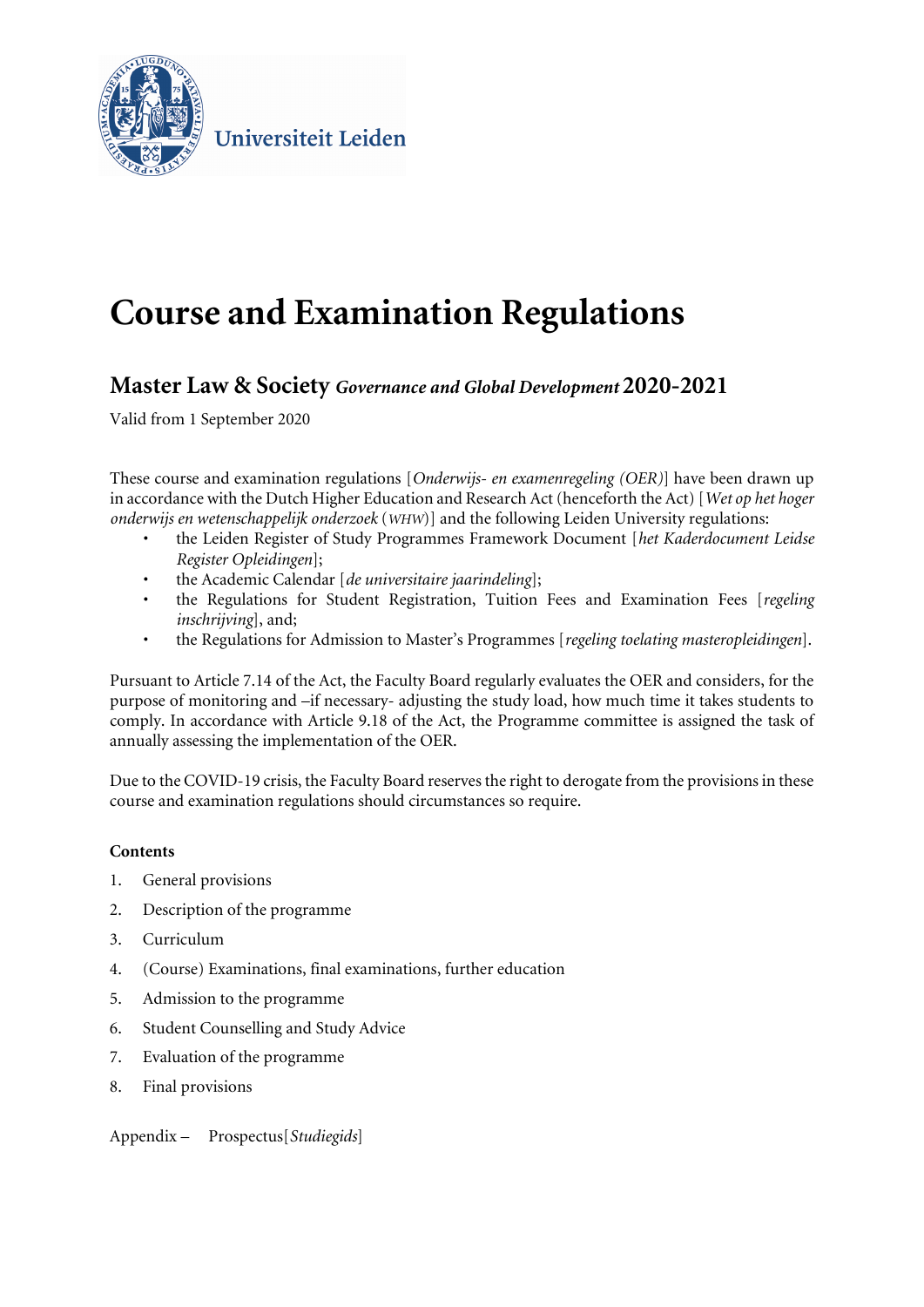### **Chapter 1** – **General provisions**

#### **Article 1.1 Scope of the regulations**

These regulations apply to the courses and examinations of the Master Law & Society programme, hereinafter referred to as 'the programme'.

The programme is instituted in the Faculty of Law (hereinafter referred to as: the faculty) of Leiden University, known internationally as the Leiden Law School. The programme is taught in The Hague.

#### **Article 1.2 Definitions**

In these regulations the following definitions apply:

| a.             | Board of Admissions:           | the Board established by the Faculty Board that has the duty of<br>determining, with the application of the entry requirements referred to<br>in Article 7.30b, (1) and (3) of the Act and the University Regulations<br>for Admission to Master's Programmes, which applicants can be<br>admitted to this Master's programme; <sup>1</sup>                                                                                                               |
|----------------|--------------------------------|-----------------------------------------------------------------------------------------------------------------------------------------------------------------------------------------------------------------------------------------------------------------------------------------------------------------------------------------------------------------------------------------------------------------------------------------------------------|
| $\mathbf{b}$ . | Board of Examiners:            | the Board of Examiners for the programme, established and appointed<br>by the Faculty Board in accordance with Article 7.12a of the Act;                                                                                                                                                                                                                                                                                                                  |
| c.             | component:                     | one of the courses or practical assignments of the programme, as<br>referred to in Article 7.3 of the Act. The study load of each component is<br>expressed in whole credits. Each component is concluded with an<br>examination;                                                                                                                                                                                                                         |
| d.             | credit:                        | the unit in EC that expresses the study load of a component as referred<br>to in the Act. According to the ECTS, one credit equals 28 hours of study;                                                                                                                                                                                                                                                                                                     |
| e.             | degree classification:         | further degree classification by the Board of Examiners;                                                                                                                                                                                                                                                                                                                                                                                                  |
| f.             | $EC(TS)$ :                     | European Credit (Transfer System);                                                                                                                                                                                                                                                                                                                                                                                                                        |
| g.             | examination<br>(tentamen):     | an evaluation of the knowledge, understanding and skills of the student<br>with respect to a particular component, and an assessment thereof (in<br>accordance with Article 7.10 of the Act), by at least one examiner. The<br>inspection is conducted according to the method determined by the<br>Board of the Examiners to assure the quality of examination and final<br>examinations. <sup>2</sup> An examination can consist of more than one test; |
| h.             | examiner:                      | the person appointed by the Board of Examiners to conduct<br>examinations, in accordance with section 7.12c of the Act;                                                                                                                                                                                                                                                                                                                                   |
| i.             | final examination<br>(examen): | the aggregate of examinations [tentamens] linked to all components of<br>the programme, including, when the Board of Examiners has so decided,<br>an additional examination assessed by the board, as referred to in Article<br>7.10 (2) of the Act;                                                                                                                                                                                                      |

<span id="page-1-1"></span><span id="page-1-0"></span> $\overline{a}$ *<sup>1</sup> The Board of Admissions acts under the responsibility of and on behalf of the Faculty Board, cf. art. (5.0-)5.2. <sup>2</sup> Please refer to the document 'Examination Rules and Regulations master's degree programmes Leiden Law School', available via [https://www.student.universiteitleiden.nl/en/organisation/rules-and-regulations/faculty-and-study](https://www.student.universiteitleiden.nl/en/organisation/rules-and-regulations/faculty-and-study-regulations/faculty-and-study-regulations/law/public-international-law-llm?cd=public-international-law-llm&cf=law#tab-2)[regulations/faculty-and-study-regulations/law/public-international-law-llm?cd=public-international-law](https://www.student.universiteitleiden.nl/en/organisation/rules-and-regulations/faculty-and-study-regulations/faculty-and-study-regulations/law/public-international-law-llm?cd=public-international-law-llm&cf=law#tab-2)[llm&cf=law#tab-2.](https://www.student.universiteitleiden.nl/en/organisation/rules-and-regulations/faculty-and-study-regulations/faculty-and-study-regulations/law/public-international-law-llm?cd=public-international-law-llm&cf=law#tab-2)*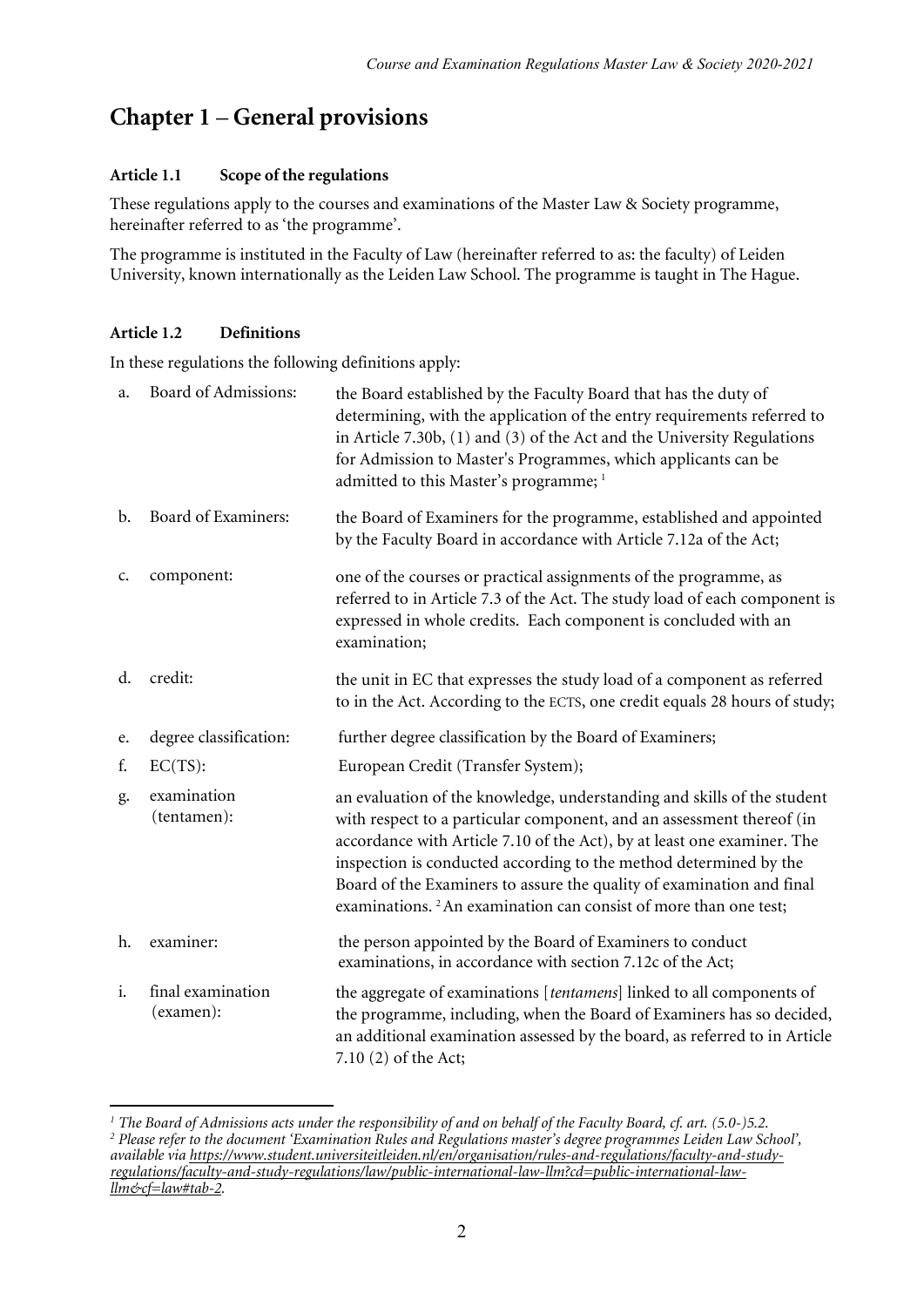| j. | language of instruction:                | the language of a programme, in which lectures and tutorials are given<br>and examinations and final examinations are held;                                                                                                                                                                                                                                                                                          |
|----|-----------------------------------------|----------------------------------------------------------------------------------------------------------------------------------------------------------------------------------------------------------------------------------------------------------------------------------------------------------------------------------------------------------------------------------------------------------------------|
| k. | Leiden Register of Study<br>Programmes: | register of the programmes offered by Leiden University, maintained<br>under the supervision of the Executive Board, as referred to in Article 7<br>of the Management and Administration Regulations;                                                                                                                                                                                                                |
| 1. | level:                                  | the level of a component according to the abstract structure as defined in<br>the Leiden Register of Study Programmes Framework Document, <sup>3</sup>                                                                                                                                                                                                                                                               |
| m. | nominal duration of<br>study:           | the study load in years of study as established in the Central Register of<br><b>Higher Education Programmes;</b>                                                                                                                                                                                                                                                                                                    |
| n. | portfolio:                              | a monitoring and assessment file with which students (1) demonstrate<br>that they have achieved a sufficient level of academic education to be<br>awarded the degree; (2) record their personal process of academic<br>learning during the programme; and (3) receive appropriate<br>supervision and study advice;                                                                                                   |
| о. | practical assignment:                   | a practical assignment that contributes to an examination or final<br>examination, as referred to in Article 7.13 (2) (d) of the Act, and takes<br>one of the following forms:                                                                                                                                                                                                                                       |
|    |                                         | writing a thesis/final paper/final report,<br>$\overline{\phantom{a}}$<br>writing a paper or creating an artistic work,<br>$\overline{\phantom{a}}$<br>carrying out a research assignment,<br>$\overline{\phantom{a}}$<br>participating in fieldwork or an excursion,<br>completing an internship, or<br>participating in another educational activity aimed at acquiring<br>$\qquad \qquad -$<br>particular skills; |
| р. | programme:                              | the programme to which these Course and Examination Regulations<br>relate: a coherent set of (course) components, aimed at achieving clearly<br>defined objectives relating to the knowledge, understanding and skills<br>that a graduate of the programme is expected to have acquired. Each<br>programme is concluded with a final examination;                                                                    |
| q. | Prospectus                              | The digital prospectus containing specific and binding information about<br>the programme, https://studiegids.universiteitleiden.nl/en. The<br>Prospectus constitutes an integral part of these regulations, as an<br>appendix;                                                                                                                                                                                      |
| r. | reader, first/second:                   | the first or second examiner to read and assess the thesis. The first<br>reader/reviewer is also the supervisor;                                                                                                                                                                                                                                                                                                     |
| s. | student:                                | a person enrolled at Leiden University in order to follow the courses,<br>and/or sit the examinations and final examinations of the programme;                                                                                                                                                                                                                                                                       |
| t. | the Act                                 | the Higher Education and Research Act [Wet op het hoger onderwijs en<br>wetenschappelijk onderzoek; WHW];                                                                                                                                                                                                                                                                                                            |

<sup>1</sup> *<sup>3</sup> The Leiden Register of Study Programmes Framework Document can be found at*

<span id="page-2-0"></span>*[https://www.staff.universiteitleiden.nl/education/profiling/degree-programmes/leids-register-educations/service](https://www.staff.universiteitleiden.nl/education/profiling/degree-programmes/leids-register-educations/service-units/administration-and-central-services?cf=service-units&cd=administration-and-central-services)[units/administration-and-central-services?cf=service-units&cd=administration-and-central-services.](https://www.staff.universiteitleiden.nl/education/profiling/degree-programmes/leids-register-educations/service-units/administration-and-central-services?cf=service-units&cd=administration-and-central-services)*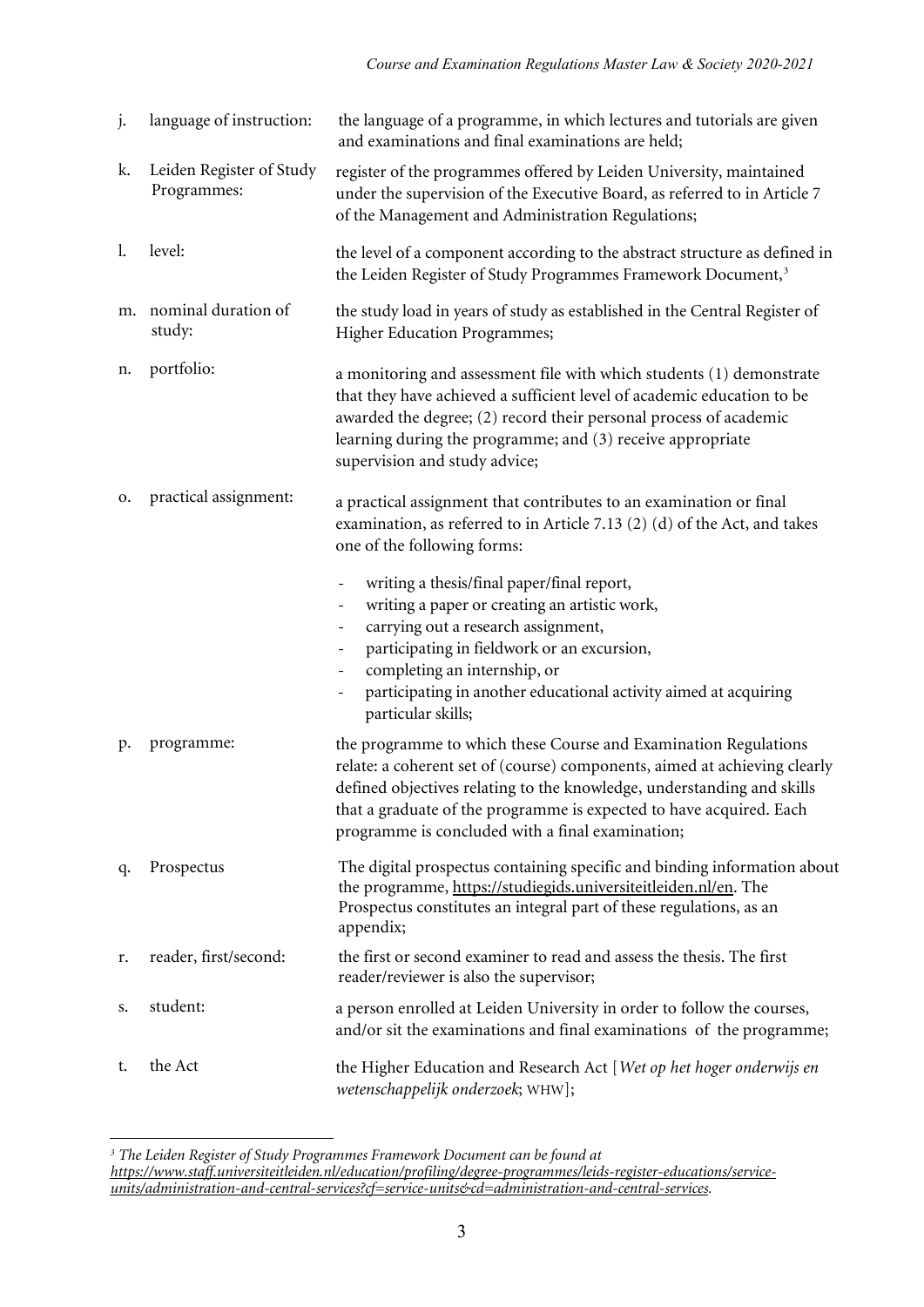u. thesis: final exercise in one of the assessment forms as indicated under o [practical assignment], constituting a (course) component; v. working day: Monday to Friday, excluding public holidays and the compulsory closure days specified by the Executive Board;

Any other terms have the meaning as given to them by the Act.

#### **Article 1.3 Codes of Conduct**

- 1.3.1 The Leiden University Code of Conduct on Standards of Behaviour between Lecturers and Students<sup>[4](#page-3-0)</sup> is applicable. The aim of this code is to create a framework for a good, safe and stimulating work and study environment within Leiden University, in which lecturers and students respect each other and in which mutual acceptance and trust are important values.
- 1.3.2 The Leiden University Regulations on ICT and Internet Use<sup>5</sup> are also applicable. These regulations define what is considered appropriate use of ICT and internet and how usage checks will be made. They also explain which conduct is not tolerated and the consequences that apply.
- 1.3.3 The Faculty Code of Conduct also applies to the teaching in the study programmes.

<span id="page-3-0"></span><sup>1</sup> *<sup>4</sup> To be found on the website[: https://www.organisatiegids.universiteitleiden.nl/en/regulations/general/code-of](https://www.organisatiegids.universiteitleiden.nl/en/regulations/general/code-of-conduct-on-standards-of-behaviour)[conduct-on-standards-of-behaviour.](https://www.organisatiegids.universiteitleiden.nl/en/regulations/general/code-of-conduct-on-standards-of-behaviour)*

<span id="page-3-1"></span>*<sup>5</sup> To be found on the website[: https://www.organisatiegids.universiteitleiden.nl/en/regulations/general/regulations-on](https://www.organisatiegids.universiteitleiden.nl/en/regulations/general/regulations-on-ict-and-internet-use)[ict-and-internet-use.](https://www.organisatiegids.universiteitleiden.nl/en/regulations/general/regulations-on-ict-and-internet-use)*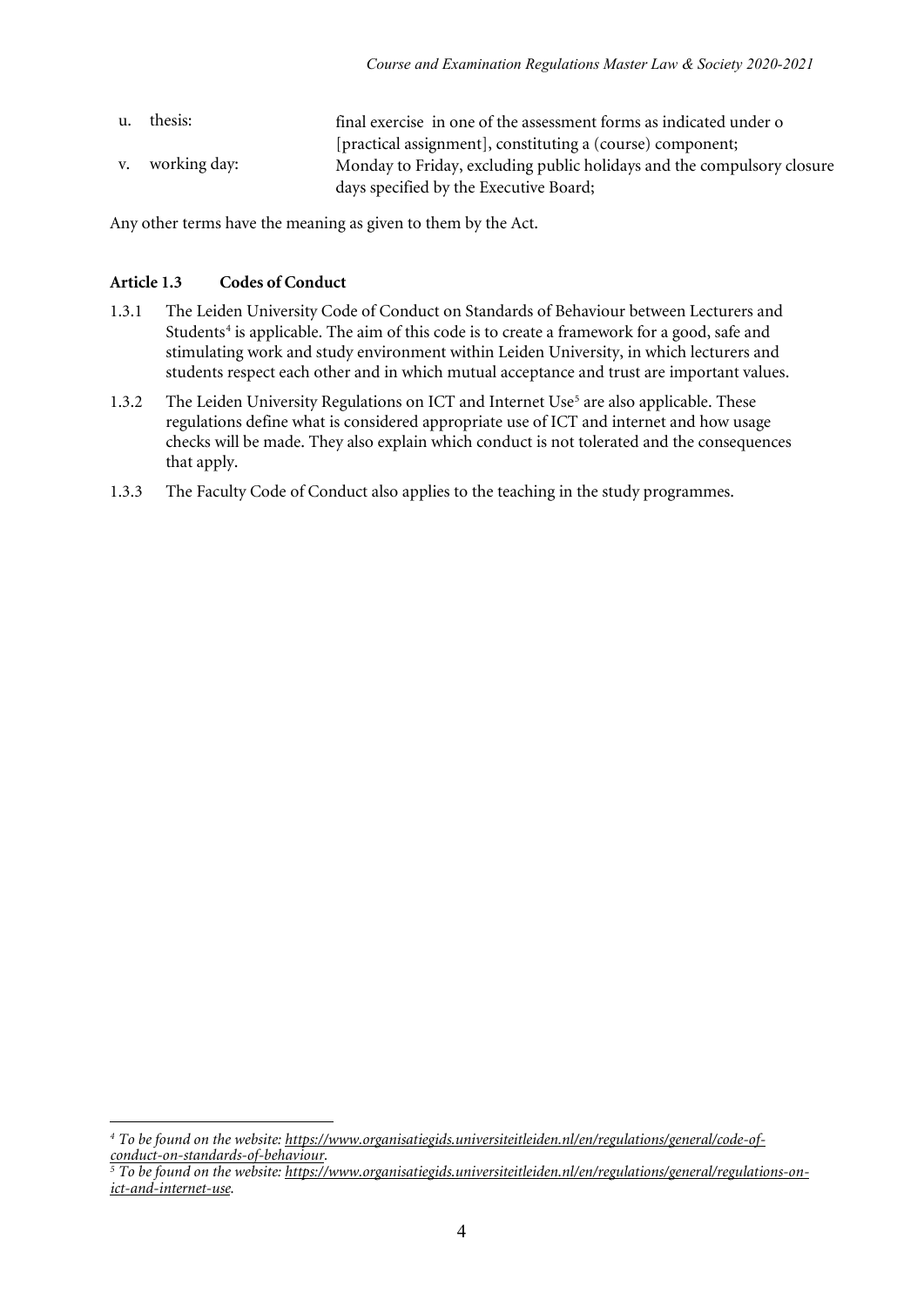# **Chapter 2 – Description of the programme**

#### **Article 2.1 Objectives of the programme**

The programme has the following objectives:

- Further specialisation of knowledge in relation to the bachelor's programme, through a deepening of academic knowledge, where education and research are closely intertwined;
- Preparation for an academic career, by providing qualifications to carry out independent academic research;
- Preparation for a career in public or private enterprise, by providing qualifications to identify and solve complex questions in a professional field for which the degree programme is either required or of good use.

#### **Article 2.2 Specialisations**

*Not applicable*

#### **Article 2.3 Learning outcomes**

Graduates of the programme will have achieved the following learning outcomes (achievement levels) listed according to the Dublin descriptors: 'Knowledge and understanding', 'Applying knowledge and understanding', 'Judgement', 'Communication' and 'Learning skills'.

#### **Dublin descriptors**

| Knowledge and understanding             | The master has demonstrated knowledge and<br>understanding that is founded upon and extends<br>and/or enhances that typically associated with<br>Bachelor's level, and that provides a basis or<br>opportunity for originality in developing and/or<br>applying ideas, often within a research context; |
|-----------------------------------------|---------------------------------------------------------------------------------------------------------------------------------------------------------------------------------------------------------------------------------------------------------------------------------------------------------|
| Applying knowledge and<br>understanding | The master can apply their knowledge, understanding<br>and problem-solving abilities in new or unfamiliar<br>environments within broader (or multidisciplinary)<br>contexts related to the field of study;                                                                                              |
| Judgement                               | The master has the ability to integrate knowledge and<br>handle complexity, and formulate judgements with<br>incomplete or limited information, but that include<br>reflecting on social and ethical responsibilities linked<br>to the application of their knowledge and judgements;                   |
| Communication                           | The master can communicate his conclusions, and the<br>knowledge and rationale underpinning these, to<br>specialist and non-specialist audiences clearly and<br>unambiguously;                                                                                                                          |
| Learning skills                         | The master has the learning skills to allow him to<br>continue to study in a manner that may be largely self-<br>directed or autonomous.                                                                                                                                                                |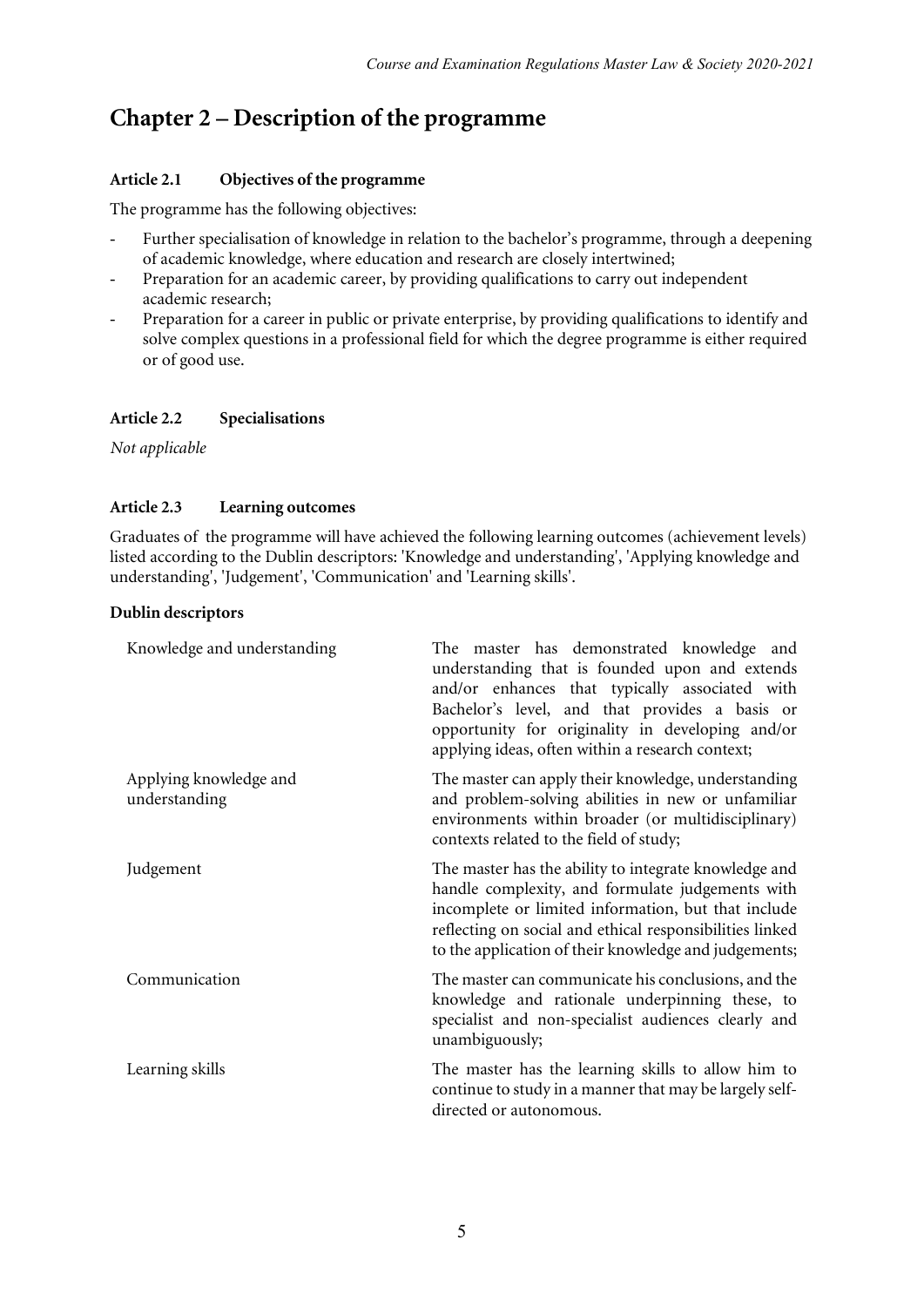#### **Learning outcomes**

#### *Knowledge and understanding*

1*.* Graduates have acquired a thorough knowledge and understanding of the key issues, theories and concepts in the study of law and society, specifically with regard to:

a) the divergence between the "law in books" and the "law in action" as well as its multiple consequences;

b) how (in)formal law and legal institutions affect social relations and the distribution of power within society;

c) how social relations and existing power differentials affect the emergence, preservation and change of (in)formal law and legal institutions.

2. Graduates have acquired a thorough knowledge and understanding of the working of legal systems in practice, with regard to:

a) The principles of law-making and legal diffusion;

- b) The principles of street-level application and enforcement of laws;
- c) The principles of dispute resolution.
- 3. Graduates have acquired a thorough and understanding of the layered national, subnational and supranational social reality in which law and regulations operate, specifically:

a) The multilayeredness of processes of law formation, implementation and disputing;

- b) Legal pluralism and its consequence for the legitimacy of State's power.
- 4. Substantial specialized knowledge of the topics of the selected electives and of the subject selected for the thesis.

#### *Applying knowledge and understanding*

5*.* Graduates have acquired the ability to apply the knowledge and understanding defined above in a scientific manner, in order to:

a) Critically reflect on the complexities resulting from the interplay between the legal and the social;

b) Analyze these complexities from a comparative perspective;

c) Apply attained knowledge and understanding, and problem solving abilities, in new or unfamiliar environments within contexts related to the socio-legal field.

#### *Judgement*

- 6*.* Graduates have acquired the ability to think in a critical manner and to formulate an autonomous opinion, based on available and possibly incomplete data and facts, after conducting a responsible and verifiable scientific assessment.
- 7. Graduates have acquired awareness of the ethical issues in the field of Law & Society and the ability to reflect on them, as well as on political and societal issues regarding to Law & Society related problematics.
- 8. Graduates have acquired cultural sensitivity and a critical mindset that allows for self-reflection, and awareness of one's own position and possible impact when engaging in the socio-legal field.
- 9. Graduates have acquired the ability to judge and assess the results of socio-legal research that others (academics and/or practitioners) conducted or that the student conducted him/herself.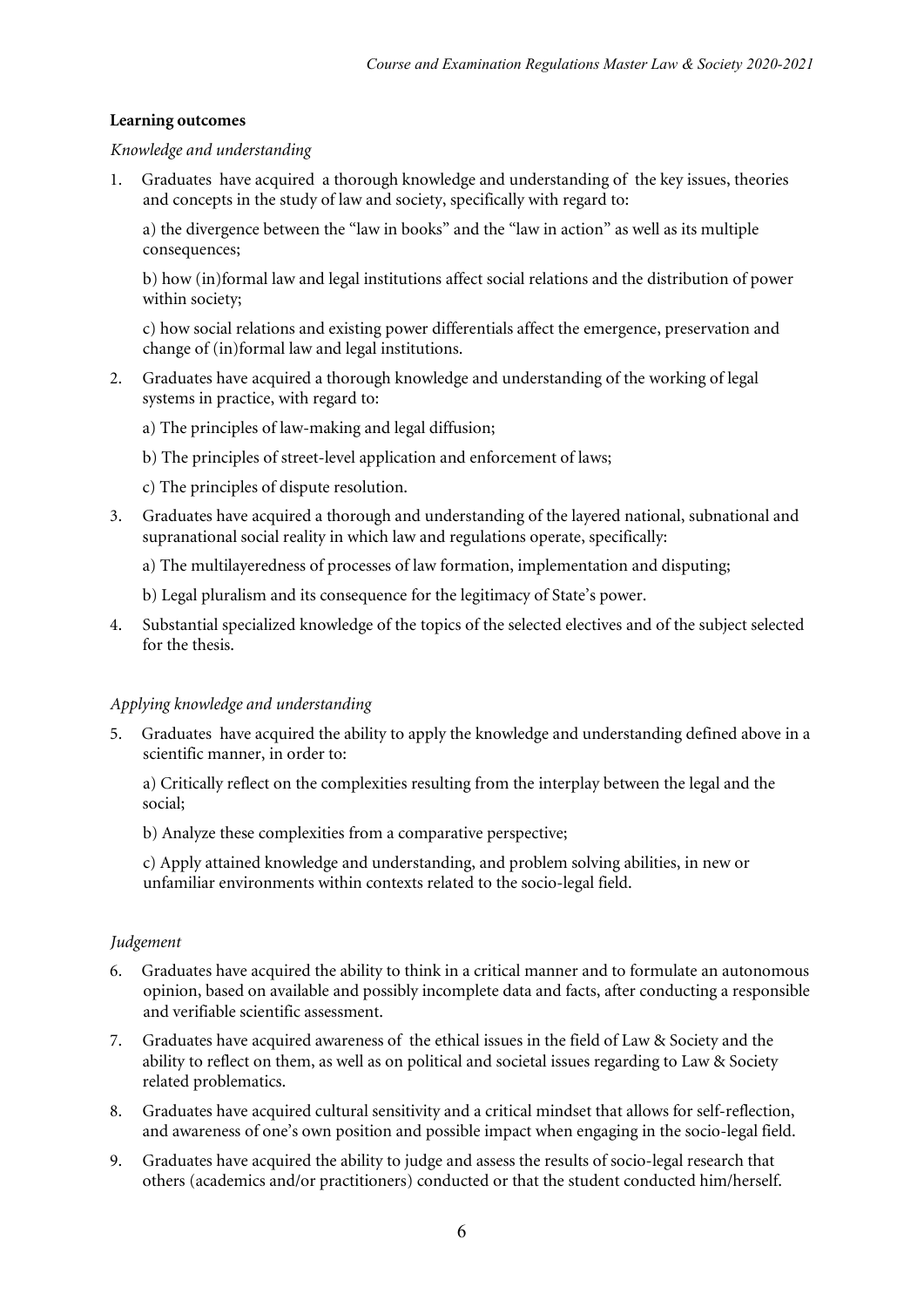#### *Communication*

10. Graduates have acquired the ability to report both verbally and in writing in a clear and

comprehensive manner, communicating conclusions drawn and their underpinning knowledge and rationale.

- 11. Graduates have acquired the ability to adapt the mode of communication to a specific audience, whether academics, practitioners, policy-makers or to a broader audience - including to audiences with limited knowledge about concrete topics in the area of Law & Society.
- 12. Graduates have acquired the ability to follow and take part in academic debates regarding Law & Society issues.

#### *Learning skills*

- 13. Graduates have acquired the ability to work with others from different disciplinary backgrounds and cultural frames of reference.
- 14. Graduates have acquired the ability to respond to and where applicable incorporate feedback on his/her own work, and to substantially and constructively offer feedback to others.
- 15. Graduates have acquired an inquisitive mindset with the ability to identify and evaluate areas and issues needing socio-legal thought and analysis, as well as the ability to formulate a response to socio-legal challenges facing society.
- 16. Graduates have acquired the ability to analyze legal texts.
- 17. Graduates have acquired knowledge and understanding of socio-legal methods of research, and the ability to identify when and how particular research methods and techniques apply.
- 18. Graduates have acquired the ability to independently set up, conduct, and report on scientific socio-legal research, including the identification of appropriate research methods and techniques, and the necessary data management and time management skills.

#### **Article 2.4 Structure of the programme**

- 2.4.1 The programme is offered both full-time and part-time.
- 2.4.2 Both the full-time and part-time variants are offered during the daytime. Lectures and seminars may be held between 17:00 and 19:00.

#### **Article 2.5 Study load**

The full course load of the programme is 60 ECTS credits*.*

#### **Article 2.6 Start of the programme; uniform structure of the Academic Year**

The programme starts on 1 September. In terms of the courses, the programme is based on the university semester system and comprises 42 teaching weeks.

#### **Article 2.7 Final examinations**

The programme ends with the final examination for the master's degree (cf. 1.2 i. above).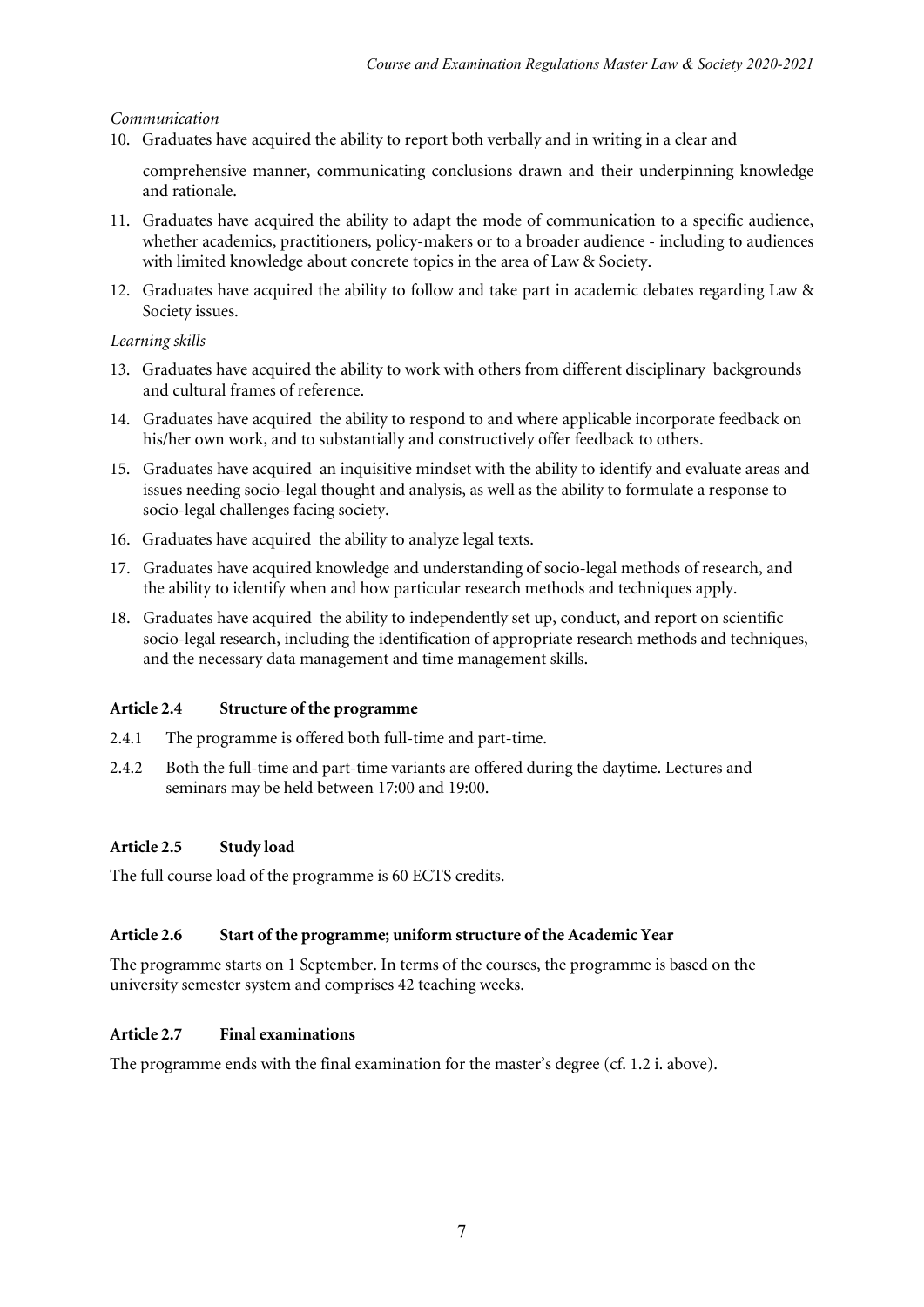#### **Article 2.8 Language of instruction**

- 2.8.1 Subject to the Code of Conduct on the Language of Instruction and Examination [*Gedragscode Voertaal[\]6](#page-7-0)* ,the language of instruction and examination in the programme is English. Students are expected to be sufficiently proficient in the language or languages of instruction used in the programme, in accordance with the requirements stated in article 5.2.3.
- 2.8.2 Contrary to Article 2.8.1, in individual cases the Board of Examiners can permit the student to write the final thesis in another language, in accordance with the Guideline on Language Policy.<sup>[7](#page-7-1)</sup>

#### **Article 2.9 Quality**

1

The programme is accredited by the Accreditation Organisation of the Netherlands and Flanders (NVAO) and complies with the applicable national and international quality requirements, and with the quality standards for education as set out in the framework document Leiden University Register of Study Programmes.

<span id="page-7-0"></span>*<sup>6</sup> The Code of Conduct regarding language of instruction [Gedragscode voertaal] was adopted by the University's Executive Board and can be found at* 

*[https://www.organisatiegids.universiteitleiden.nl/en/regulations/general/language-of-instruction.](https://www.organisatiegids.universiteitleiden.nl/en/regulations/general/language-of-instruction)* <sup>7</sup> *Available via* 

<span id="page-7-1"></span>*[https://www.organisatiegids.universiteitleiden.nl/binaries/content/assets/ul2staff/reglementen/guideline-on-language](https://www.organisatiegids.universiteitleiden.nl/binaries/content/assets/ul2staff/reglementen/guideline-on-language-policy-2020.pdf)[policy-2020.pdf.](https://www.organisatiegids.universiteitleiden.nl/binaries/content/assets/ul2staff/reglementen/guideline-on-language-policy-2020.pdf)*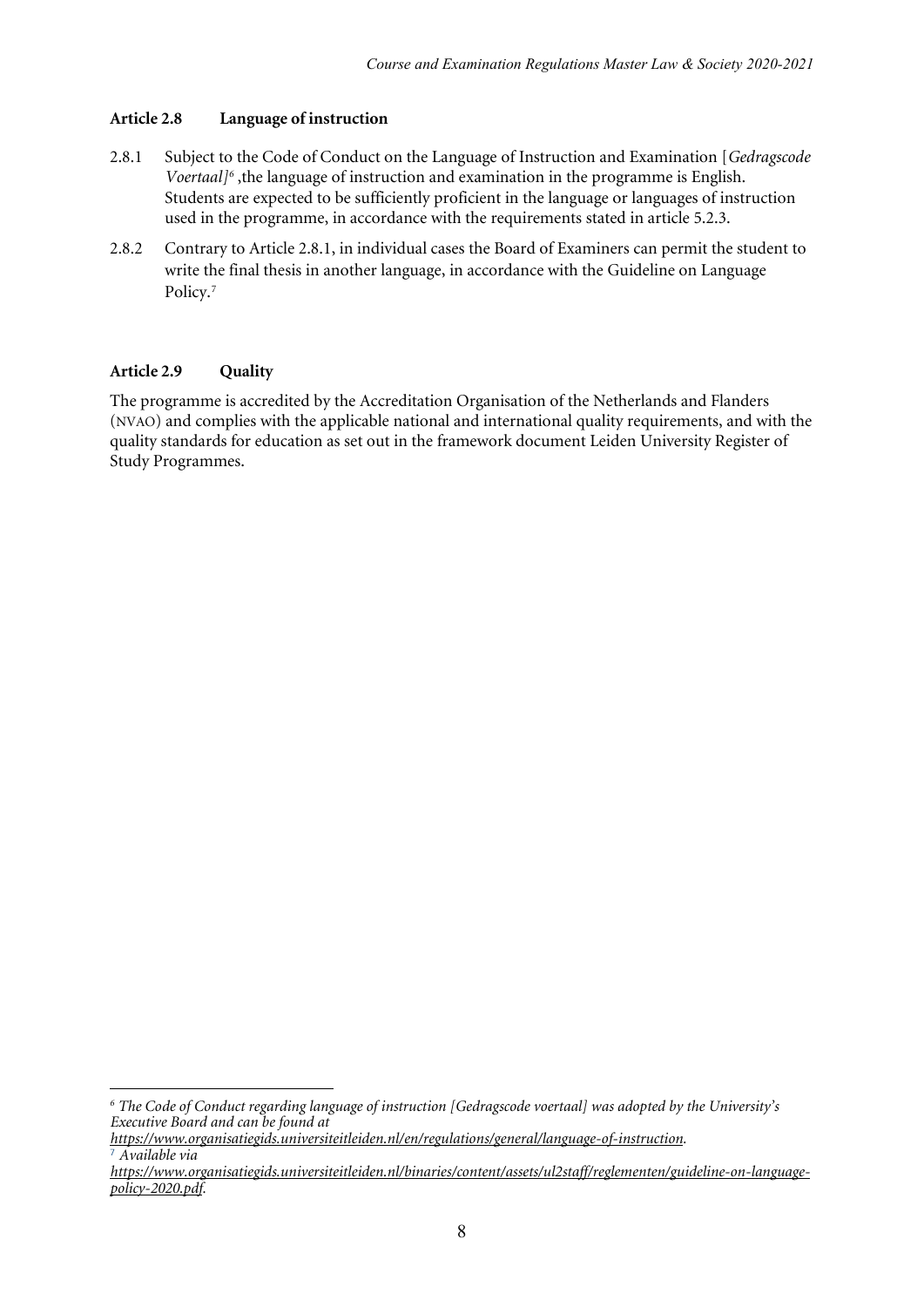### **Chapter 3 – Curriculum**

#### **Article 3.1 Compulsory components**

- 3.1.1 The programme includes compulsory components<sup>8</sup> worth a total study load of 60 credits. These compulsory components include the pre-defined components from which students are obliged to choose.<sup>[9](#page-8-1)</sup>
- 3.1.2 The) Prospectus further specifies the actual structure of the programme, i.e. the study load (in credits), the level, the contents and the structure of the curriculum components.

#### **Article 3.2 Optional components**

*Not applicable*

#### **Article 3.3 Practical assignments**

- 3.3.1 Course components may contain practical assignments according to the relevant course descriptions in the Prospectus, stating the type and scope of input required from the student (according to section 1.2 (o) above), and indicating whether participation in these practical assignments is a condition of entry to (other parts of) the examination of the component. The Board of Examiners may exempt students from a practical assignment, in which case the Board can choose to assign an alternative assessment (cf. art. 4.1.1, 4.1.2 and art. 4.6.6 below).
- 3.3.2 The Prospectus specifies the scope and study load of the thesis, including the requirements that the thesis must meet. (Cf. art. 6.3)

#### **Article 3.4 Registration for courses and examinations**

- 3.4.1.1 To participate in an *examination* the student should register at least ten days before the date on which the examination will be held in accordance with the relevant applicable procedures.<sup>10</sup>
- 3.4.1.2 Outside the period referred to in article 3.4.1.1 the procedures drawn up by the Faculty will apply.<sup>[11](#page-8-3)</sup>
- 3.4.2 Enrolment in courses is arranged in order of registration,<sup>[12](#page-8-4)</sup> with the provision that students who are registered on a particular programme (specialisation, cf. art. 2.2) are guaranteed access to courses belonging to that programme when the registration is on time (cf. art. 3.4.1.1 and  $3.4.1.2$ ).<sup>[13](#page-8-5)</sup>

Students may only take certain components once they have passed the examination of a preceding component. The Prospectus specifies the components to which this condition applies (cf. art. 4.2 below).

<sup>1</sup> 

<span id="page-8-1"></span><span id="page-8-0"></span><sup>&</sup>lt;sup>8</sup> The information can be found in the Prospectus via <u>https://studiegids.universiteitleiden.nl/en/</u>.<br><sup>9</sup> The last sentence refers to the so-called compulsory optional courses and/or specialisation courses. The informatio *can be found in the Prospectus.* 

<span id="page-8-2"></span>*<sup>10</sup> In the case of examinations which require registration, the students will register themselves via uSis.*

<span id="page-8-3"></span>

<span id="page-8-4"></span> $^{12}$  For the course components which require registration as referred to in Article 3.4.2, students must register themselves *via uSis.*

<span id="page-8-5"></span><sup>&</sup>lt;sup>13</sup> This does not therefore fully apply in the case of all alternatives concerning the so-called compulsory courses and/or *specialisation courses (cf. art. 3.1.1).*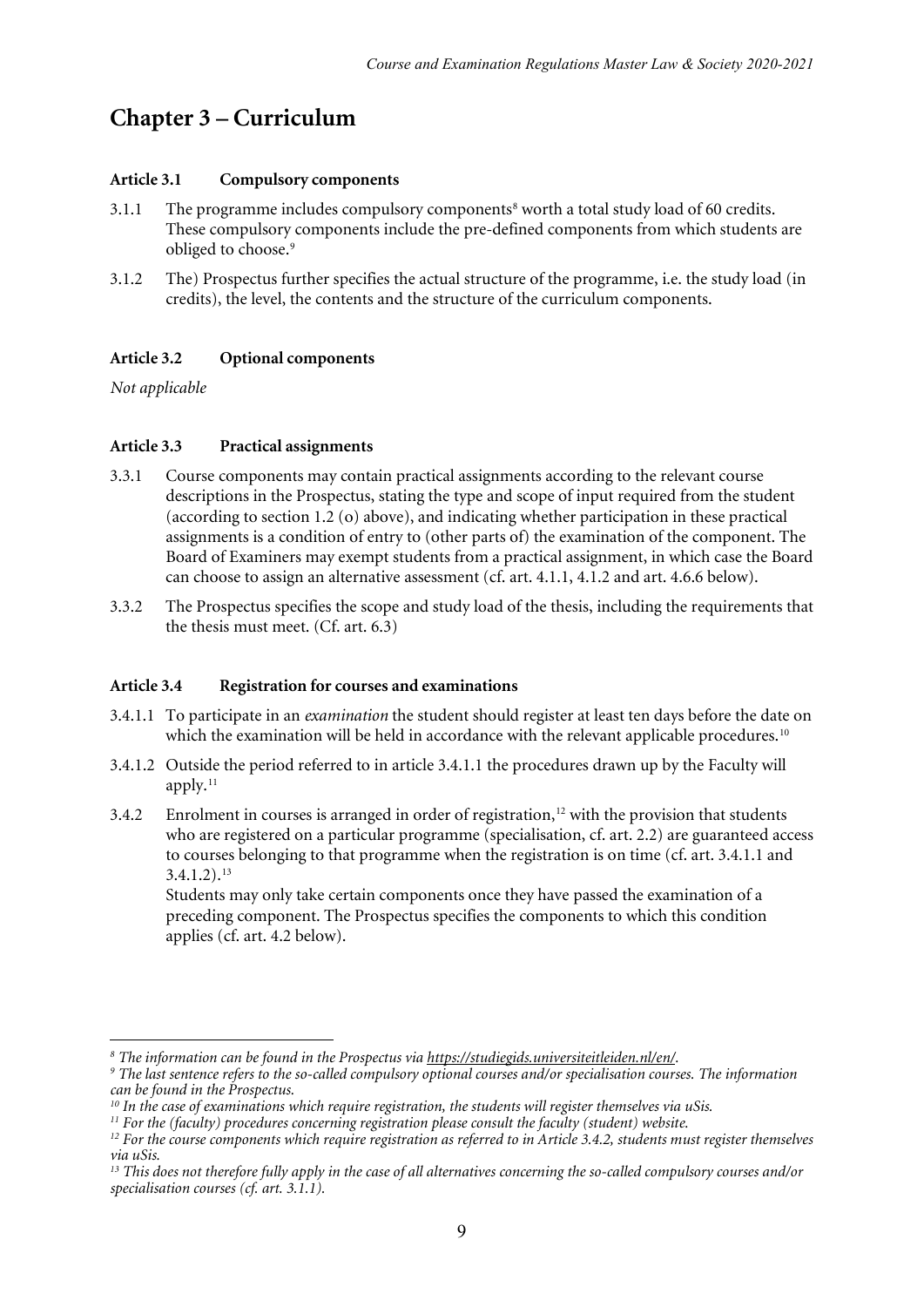#### **Article 3.5 Distribution ofstudy materials**

3.5.1 Students are not permitted to take photographs or make audio or video recordings of lectures, examinations or education-related meetings, including the feedback sessions after examinations (including examination assignments and model answers), without the explicit prior permission of the relevant lecturer. Should such permission be granted, students are only legally permitted to photograph or recording for their own use; all forms of distribution or publication of the photograph or recording are prohibited.

3.5.2 Students are prohibited from all forms of distribution or publication of study materials. The materials are for students' own use only.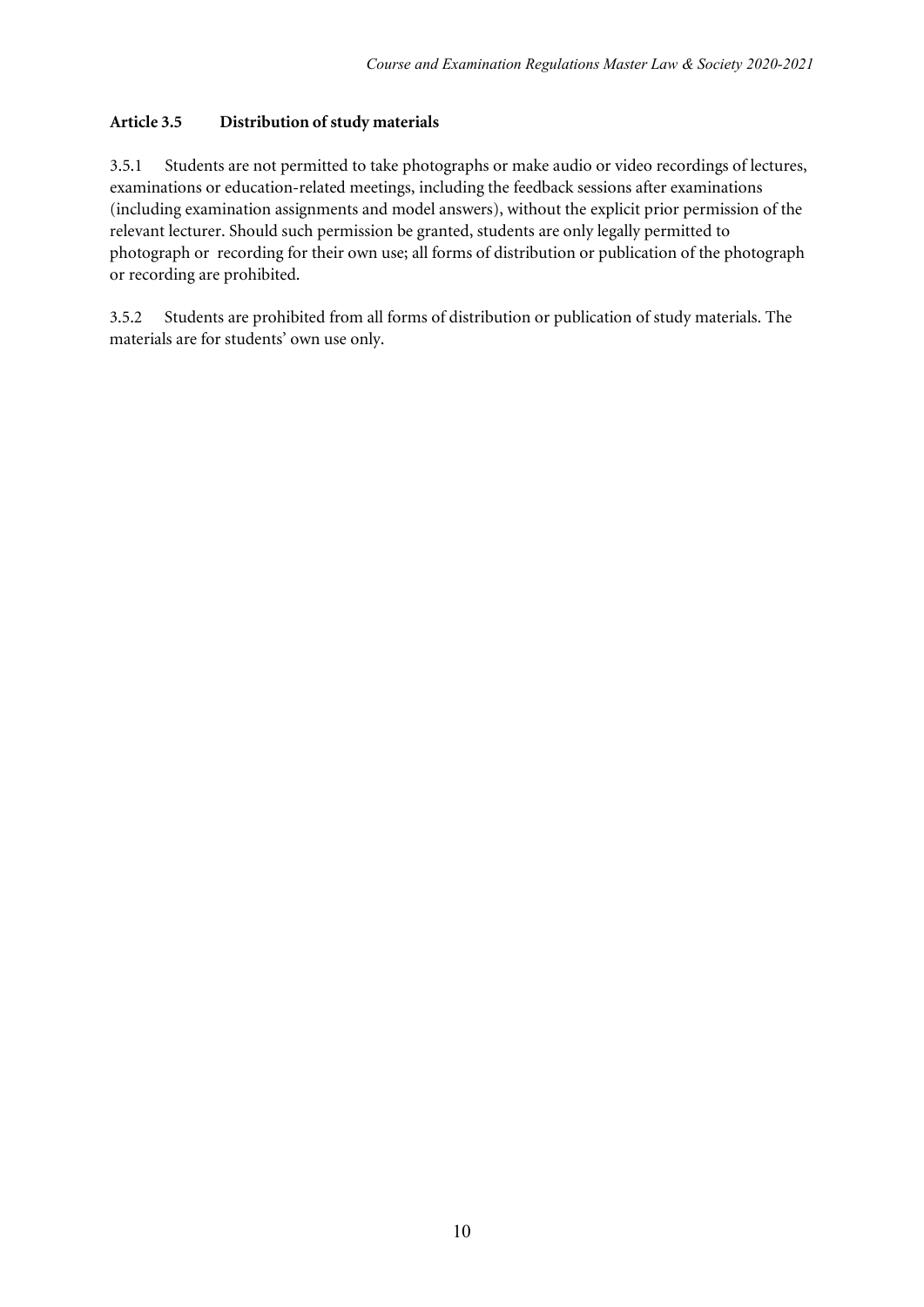### **Chapter 4 – (Course) Examinations and final examination,[14](#page-10-0) further education**

#### **Article 4.1 Frequency of examinations**

- 4.1.1 For each course component offered in an academic year, it is possible to take the examination on two occasions during that year, with the exception of course components for which (a large part of) the final grade is determined by a practical assignment which is an integral part of an educational activity which cannot be repeated during the academic year (cf. art. 3.3.1) such as an internship, an excursion or another educational activity aimed at acquiring particular skills which takes place in class. The Board of Examiners determines the manner of resit for practical assignments.
- 4.1.2 If a course component includes a practical assignment, students may only sit the examination as referred to in 4.1.1 if they have passed the practical assignment, unless the Board of Examiners decides otherwise. (cf. art. 3.3 and 4.6.6)
- 4.1.3 If the grade for a course component results from several constituent examinations,<sup>[15](#page-10-1)</sup> it is possible to vary from the number of examinations as referred to in 4.1.1, on the condition that the student is at least given the opportunity to successfully complete the component by means of a representative resit test. Where applicable, this is stated in the Prospectus.
- 4.1.4 In accordance with section 7.13, second paragraph under (h) of the Act the examination dates are included in the faculty examination calendar,<sup>[16](#page-10-2)</sup> available on the website, under 'students' (and via a link in the Prospectus).
- 4.1.5 *[not applicable]*
- 4.1.6 Contrary to the above paragraphs and upon the request of the student, the Board of Examiners may in exceptional circumstances allow an additional resit.<sup>[17](#page-10-3)</sup>
- 4.1.7 If an examination at the end of a course component has been completed successfully, and a student takes the resit of this examination without having obtained permission to do so from the Board of Examiners, the result of the last examination will not be assessed.
- 4.1.8.1 *Retaking an exam that has been passed*

Contrary to Article 4.1.7, under certain conditions and at the student's request the student may retake *one* exam that has already been passed. A retake is possible for selected course components only, and:

- if the student has passed the exam of a certain course component at the first attempt,<sup>[18](#page-10-4)</sup> and
- this first attempt took place during the *first examination period* in the academic year.

The resit is done during the second examination period of the course component in question in the *same* academic year. (Cf. art. 4.1.1)

A note is made in the student file that he or she has made use of this facility.

<span id="page-10-0"></span> $\overline{a}$ *<sup>14</sup> For further information about the implementation and regulations concerning the examinations please refer to the document 'Examination Rules and Regulations master's degree programmes Leiden Law School' – see the student website (Organisation > Rules and regulations).* 

<span id="page-10-1"></span>*<sup>15</sup> The exact proportion/rate, the (contents of the) re-examination, and the validity of the result of partial examinations, are regulated in the course descriptions in the Prospectus.* 

*<sup>16</sup> To be found via [http://www.leidenuniv.nl/rechten/osi/tntkal/.](http://www.leidenuniv.nl/rechten/osi/tntkal/)*

<span id="page-10-3"></span><span id="page-10-2"></span>*<sup>17</sup> For further information please refer to the document 'Examination Rules and Regulations master's degree programmes Leiden Law School'.*

<span id="page-10-4"></span>*<sup>18</sup> This implies that the student has not previously taken part or failed the exam corresponding to the course component in question.*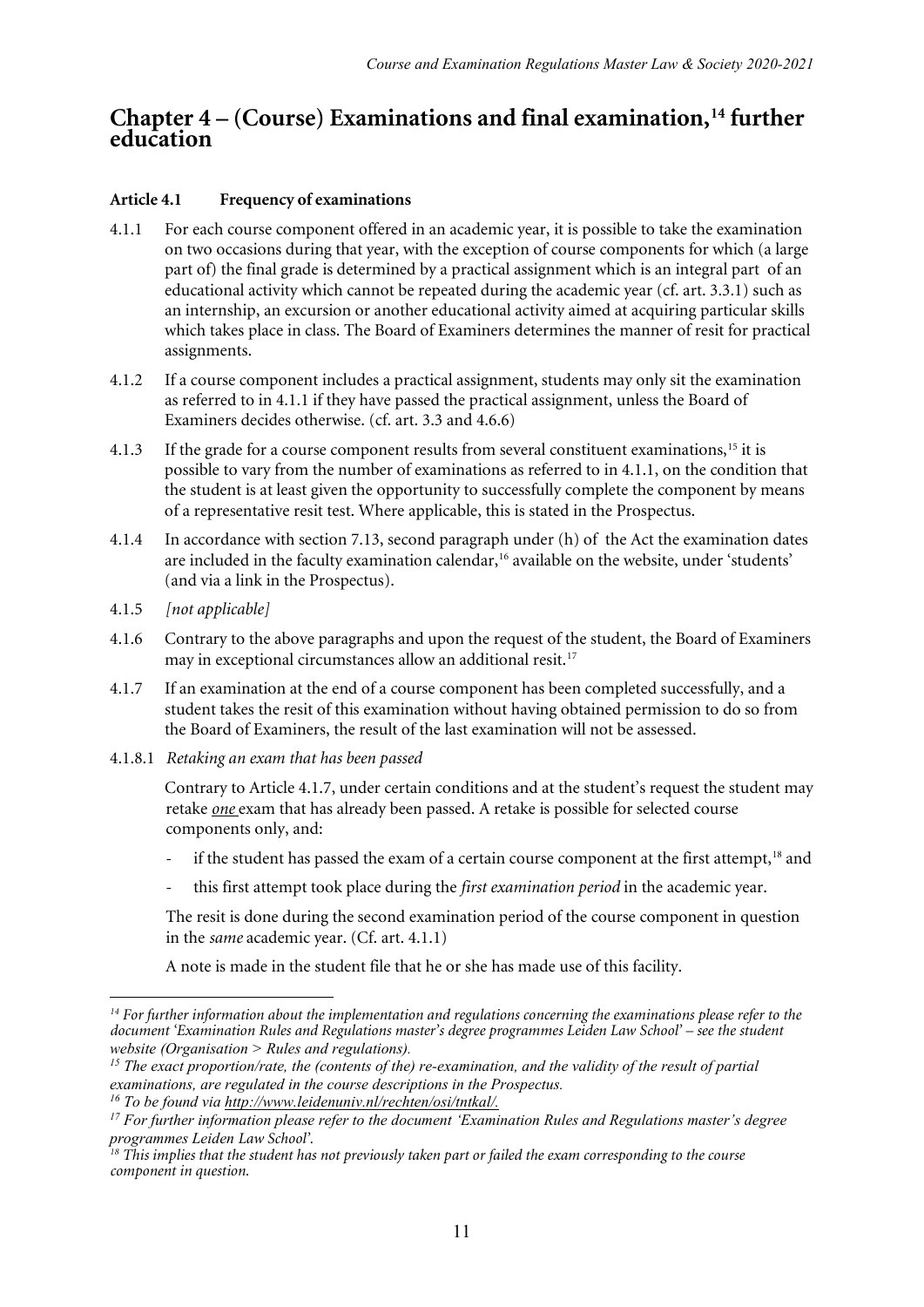- 4.1.8.2 The resit referred to in Article 4.1.8.1 is only possible for certain assessments that are part of the (course) examination<sup>[19](#page-11-0)</sup> and for which registration is compulsory (cf. art. 3.4.1). The Prospectus states which assessments can be retaken on the grounds of this article.
- 4.1.8.3 The request should be submitted to the faculty student administration centre (OIC) no later than 20 calendar days following the notification of the pass result. If the second opportunity for the examination is to be held within the period of 20 calendar days, the request should be submitted to the faculty student administration centre no later than the working day before the date of the second examination. The student administration centre will provide a compulsory request form for this purpose.

By submitting the request form, the student's right to the single retake has been used.<sup>[20](#page-11-1)</sup>

- 4.1.8.4 If a review and or a feedback session of the exam that was passed leads to an amendment of the result whereby the student no longer wishes to retake the exam, a request for a retake that was already submitted can be withdrawn on the working day prior to the second examination at the latest. By withdrawing the request, the request form will be considered never to have been submitted.
- 4.1.8.5 When an examination is retaken on the grounds of this article, the subsequent grade will take the place of the original grade.

If this grade is lower than a 6.0, the consequence is (therefore) the loss of the EC that had already been acquired for the course component in question.

In this case, there will also be no entitlement for the particular course component to an individual resit as referred to in article 4.8 of the Examination Rules and Regulations for the master's degree programmes Leiden Law School, before the first examination opportunity of that course in the subsequent academic year.

- 4.1.8.6 If the student is enrolled in more than one master's programme at Leiden Law School he or she may make use of the opportunity to retake an exam that was already passed for only one of these programmes.
- 4.1.8.7 As soon as the exam commission has ascertained that the final examination (according to art. 1.2 letter d and 2.7) has been passed, the opportunity to make use of the above arrangement expires.<sup>[21](#page-11-2)</sup>

#### **Article 4.2 Obligatory sequence**

1

4.2.1 The Prospectus specifies which examinations cannot be taken before the examinations of one or more other course components have been successfully completed.[22](#page-11-3) (See also art. 3.4.2)

4.2.2 For the course components and their related examinations that must be completed in a given sequence, the Board of Examiners may in special cases, and following a motivated written request by the student, agree to an alternative sequence.

<span id="page-11-0"></span><sup>&</sup>lt;sup>19</sup> This concerns assessments which were done as a written exam at a university location and which have a regular *retake within the same academic year. Resitting passed exams is therefore not applicable to all types of assessment, for example it does not apply to partial exams, practical exercises, assignments and theses. In this respect, written exams can also include digitally administered assessments.*

<span id="page-11-1"></span>*<sup>20</sup> The student who after his request does not take part in the resit can no longer make use of the provision contained in article 4.1.8.1.*

<span id="page-11-2"></span>*<sup>21</sup> Existing requests for a resit of a passed exam are automatically cancelled and new requests are no longer accepted from the moment that the student has submitted the form 'Graduation Request' to the OIC.*

<span id="page-11-3"></span>*<sup>22</sup> Students can only participate in the course component for the thesis if they have successfully passed three examinations or examinations with a total of 20 ECTS credits from course components from the first and/or second semester, notwithstanding the content of article (5.0-)5.3.2.2 below.*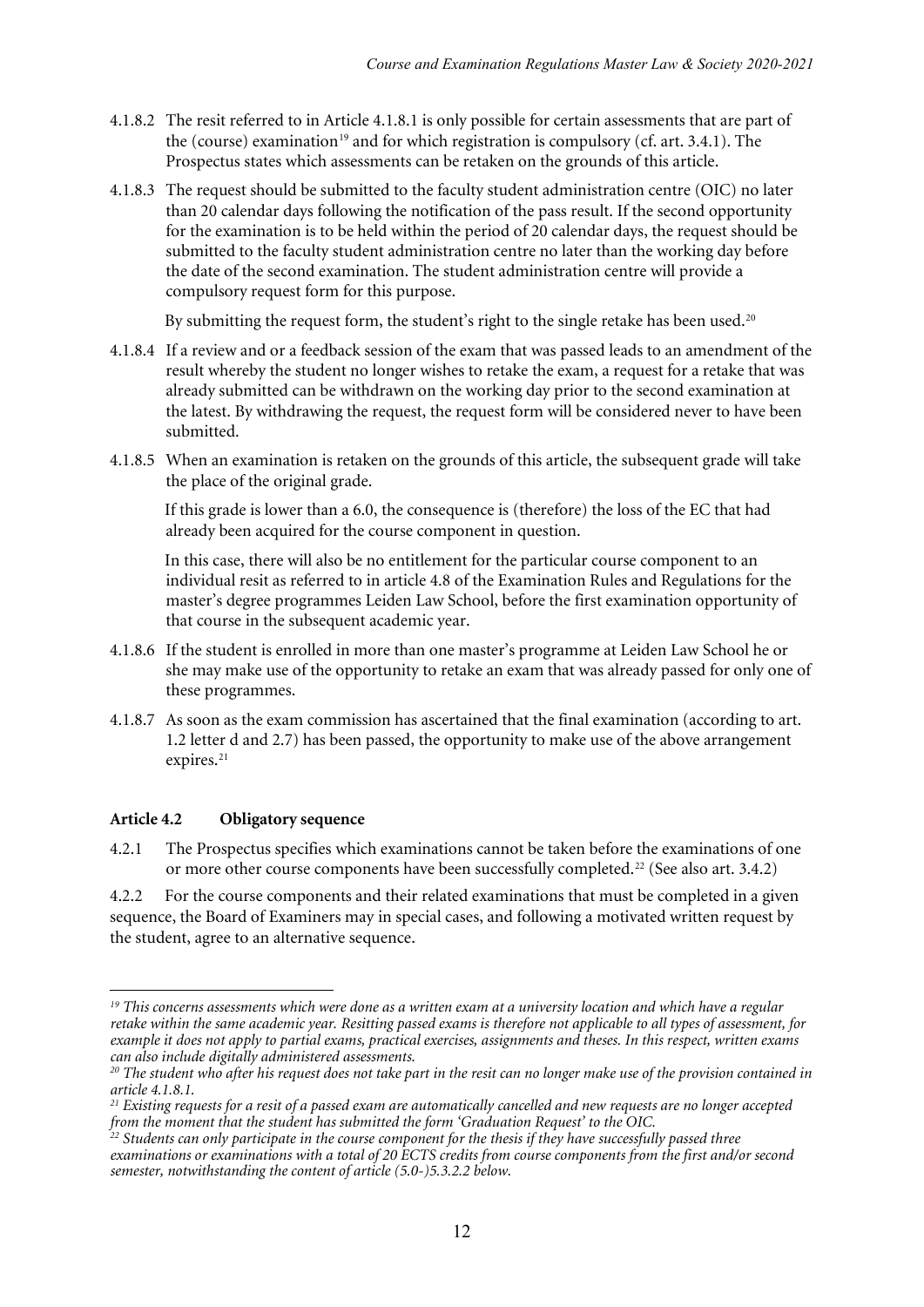#### **Article 4.3 Methods of assessment**

- 4.3.1 The course descriptions as listed in the Prospectus state whether assessment for any particular course component takes place in the form of a written or an oral examination, or an alternative assessment.<sup>[23](#page-12-0)</sup>
- 4.3.2 Students with a disability or chronic illness may take examinations in a manner that has been adjusted to accommodate their particular disability as much as possible. These adjustments may not affect the quality or level of difficulty of an examination. If necessary, the Board of Examiners will seek expert advice, as provided for in the Protocol on Studying with a Disability,<sup>[24](#page-12-1)</sup> before reaching a decision. (See also art. 6.5)
- 4.3.3 In special cases, the Board of Examiners may, at the request of the student and within the scope of the(se) Course and Examination Regulations, permit a student to sit an examination in another manner than specified in the Prospectus.
- 4.3.4 Examinations are held in the language of instruction for this programme that are specified in the Course and Examination Regulations (see art. 2.8). At the request of the student, the Board of Examiners may permit him or her to sit an examination in another language.
- 4.3.5 *[not applicable]*

#### **Article 4.4 Oral examinations**

- 4.4.1 An oral examination may involve only one student at a time, unless the Board of Examiners has decided otherwise. (See also art. 4.3.1, note 35)
- 4.4.2 Oral examinations are public, unless the Board of Examiners or the examiner concerned has decided otherwise, owing to special circumstances, or unless the student has indicated his/her objections.

#### **Article 4.5 Rules and Regulations of the Board of Examiners**

- 4.5.1 In accordance with section 7.12b (3) of the Act, the Board of Examiners has set out rules concerning the execution of their tasks and responsibilities and the measures they can take in this respect.<sup>[25](#page-12-2)</sup>
- 4.5.2 The Board of Examiners must guarantee that students are entitled to appeal against decisions of the Board of Examiners or the examiners.

#### **Article 4.6 Assessment and grading**

4.6.1 The examiner determines the grade immediately after an oral examination has been conducted. The student receives a message about the grade via the University study progress system.

<span id="page-12-0"></span> $\overline{a}$ *<sup>23</sup> The examination of the course components stated in the Prospectus can also take the form of a group assessment. An individual assessment is provided in the event of a presentation, study, report or other form of course activity that is* 

<span id="page-12-1"></span>*carried out as part of a group. 24 See [https://www.organisatiegids.universiteitleiden.nl/en/regulations/general/protocol-studying-with-a-](https://www.organisatiegids.universiteitleiden.nl/en/regulations/general/protocol-studying-with-a-disability)*

<span id="page-12-2"></span>*[disability.](https://www.organisatiegids.universiteitleiden.nl/en/regulations/general/protocol-studying-with-a-disability) 25 The Board of Examiners has set out rules and regulations. These are included in the 'Examination Rules and Regulations master's degree programmes Leiden Law School'. These include any measures to be taken in the event of academic fraud, including plagiarism. Leiden University's and the Leiden Law School's definitions and policies surrounding plagiarism can be found on the university website.*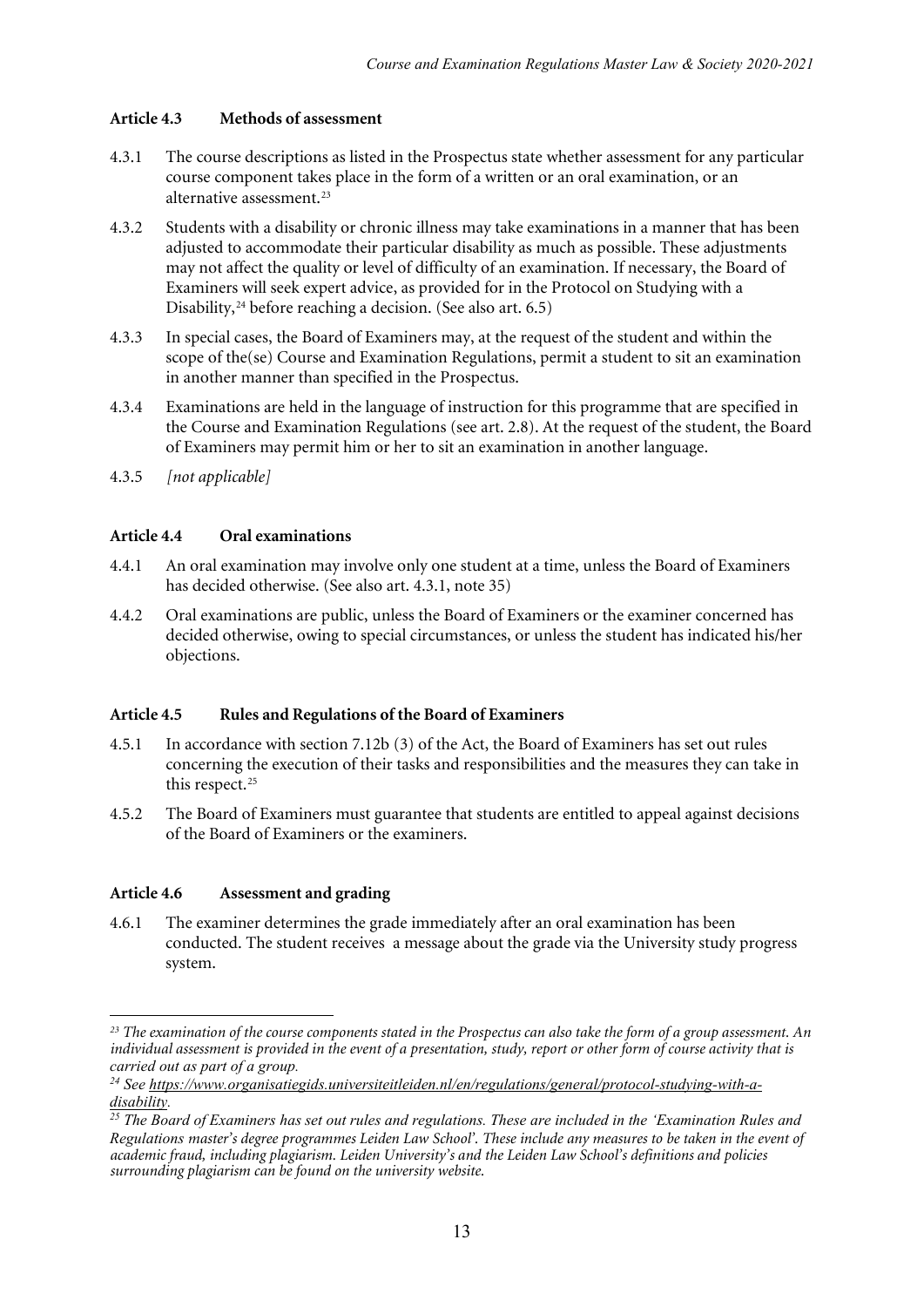- 4.6.2 The examiner will mark any written examination or constituent examination within fifteen working days of the day on which the examination or constituent examination was taken.<sup>[26](#page-13-0)</sup> The result is notified to the student. The final grade is recorded in the University study progress system, and the student receives a message about it via that system. The student will be informed of the result at least five working days before the next resit of the examination.
- 4.6.3 If the examiner is unable to comply with the term of fifteen working days and five working days respectively, cf. article 4.6.2, the student is notified accordingly in a measure sent to the student's u-mail address before this term expires. The student shall also be informed of the relevant procedure in such cases.<sup>[27](#page-13-1)</sup>
- 4.6.4 Examination grades must be expressed as a whole or fractional number between 1.0 and 10.0 (inclusive).[28](#page-13-2) The result cannot be expressed as a (fractional) number between 5.0 and 6.0.
- 4.6.5 The examination is considered to be a pass if the result is 6.0 or higher.
- 4.6.6 The successful completion of a practical assignment may qualify as the successful completion of an examination in the sense of section 7.10 of the Act.[29](#page-13-3)
- 4.6.7 The written or electronic notification of the examination result<sup>[30](#page-13-4)</sup> informs students of their right to inspect their marked examination papers as referred to in Article 4.8 below and of the appeals procedure.
- 4.6.8 *[Not applicable]*

#### **Article 4.7 Period of validity of examinations**

- 4.7.1 The validity of passed examinations and exemptions granted is in principle unlimited. The exam commission can decide that an examination or exemption loses its validity if this was achieved or acquired more than three years ago and the knowledge, understanding and/or skills that was or were examined or exempted has or have clearly become out of date.<sup>[31](#page-13-5)</sup> (see also art. 4.10.2.1 and 4.10.2.2)
- 4.7.2 Until the investigation referred to in article 4.10.2.2 has taken place or the exam commission has officially taken a decision as referred to in article 4.7.1, the student can request the exam

<span id="page-13-0"></span><sup>1</sup> *<sup>26</sup> According to the internal faculty regulations this rule implies that grades must be notified to the student no later than the 14th working day after the date of the examination. For the student administration office ("OIC") to be able to process the grades, grades need to be provided to the OIC no later than the 13th working day. With respect to certain legal obligations the grading term may be shorter than indicated here (for instance prior to the end of the academic year) – the OIC will then inform the department administrative offices and/or programme coordinators of any relevant terms in these circumstances.* 

<span id="page-13-1"></span>*<sup>27</sup> Law School policy: When after an examination the grades are not provided to the OIC within the given time, or the OIC is not able to publish the results on time, the course coordinator, the examiner, or the Head of the OIC must hand in a motivated request for extension with the Education Director of the Law School. Should the request be honoured,*  then the course coordinator, examiner or the relevant department must notify the student(s) no later than the 14<sup>th</sup> *working day following the examination, with the inclusion of information about any alternative procedures. <sup>28</sup> For the concrete interpretation of this provision, see the 'Examination Rules and Regulations for the master's degree programmes Leiden Law School'.*

<span id="page-13-3"></span><span id="page-13-2"></span>*<sup>29</sup> This implies that a practical exercise can be both a condition to participate in the (final) examination (cf. art. 3.3 and 1.2 under letter l) as well as an examination (final or part) in its own right (cf. art. 1.2 letter g). <sup>30</sup> Or on the actual examination, or on Brightspace on the relevant course pages.*

<span id="page-13-5"></span><span id="page-13-4"></span>*<sup>31</sup> This provision is based on the Dutch Higher Education and Research Act (WHW) and on what is contained in the model Course and Examination Regulations (CER) in relation to this: "The Faculty Board may limit the validity of an examination pass, subject to the authority of the Board of Examiners to extend the period of validity in individual cases. The period of validity of an examination pass may only be limited if the examined knowledge, understanding or skills are demonstrably outdated."*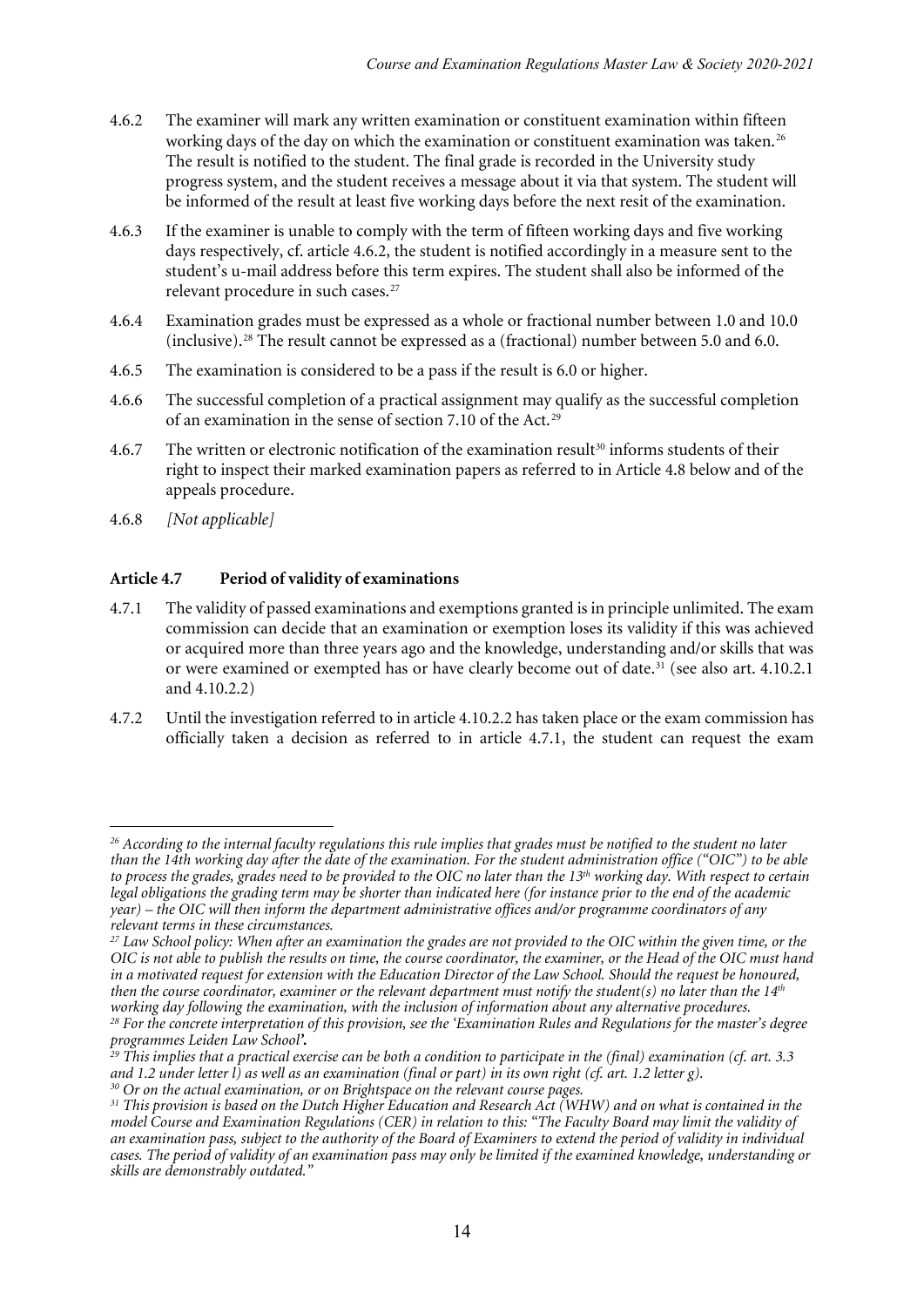commission to take a decision on the validity of exams passed and/or exemptions acquired by the student.<sup>32</sup>

4.7.3 The term stated in article 4.7.1 will commence on 1 September of the academic year subsequent to the year in which the examination was passed or an exemption was provided.

#### **Article 4.8 Inspection and feedback session**

- 4.8.1 Students have the right to view their marked examination script within a period of thirty days following the publication of the results of any written examination.
- 4.8.2 During the period referred to in article 4.8.1, students may inspect the examination questions and assignments, as well as the grading schemes used to grade the examinations.
- 4.8.3 An exam review session will be held. In what manner and at what time the review session will take place will be communicated at the same time as the results of the examination via the Prospectus or the Brightspace site of the relevant course component.
- 4.8.4 The examiner is authorised to decide whether the inspection of the examination paper and the feedback session are to be collective or individual.
- 4.8.5 The examiner determines where and when the inspection of the examination paper and the feedback session will take place. Access to the examination script may coincide with the feedback session.
- 4.8.6 Students who can demonstrate that due to circumstances beyond their control they are or were unable to attend the review session, must be granted another opportunity for such a review (and the right to view) and, if possible, within the period referred to in article 4.8.1.

#### **Article 4.9 Exemption from examinations and/or practical assignments**

At the student's request and after consultation with the relevant examiner, the Board of Examiners may grant exemption<sup>[33](#page-14-1)</sup> from one or more examinations or practical assignments on one of the following conditions:

- a. The student has successfully completed, at another university or an institute of higher professional education, a course component that is equivalent in content, level and study load to the component for which exemption is requested;
- b. The student has demonstrated to possess, whether or not in addition to that mentioned above in a., through relevant work or professional experience, equivalent skills and knowledge to the course component.

#### **Article 4.10 Final examination**

 $\overline{a}$ 

- 4.10.1 The Board of Examiners awards a degree certificate when there is sufficient proof that the final examination has been passed.
- 4.10.2.1As part of the final examination, the Board of Examiners is entitled to set an additional investigation into the knowledge, understanding and skills of the student and to assess the result.

<span id="page-14-0"></span>*<sup>32</sup> This provision is also an elaboration of the WHW Act and the model Course and Examination Regulations: "The Board of Examiners may, in accordance with the criteria specified in the Rules and Regulations and at the request of the student, extend the validity of examinations for a period to be specified by the Board itself. In the event of special circumstances in the sense of article 7.51, second clause, of the law, the Board of Examiners will act in accordance with the pertinent provisions in article 7.10, fourth clause of the law."*

<span id="page-14-1"></span>*<sup>33</sup> Exemptions may also be arranged at the time of admission to the programme cf. chapter 5.*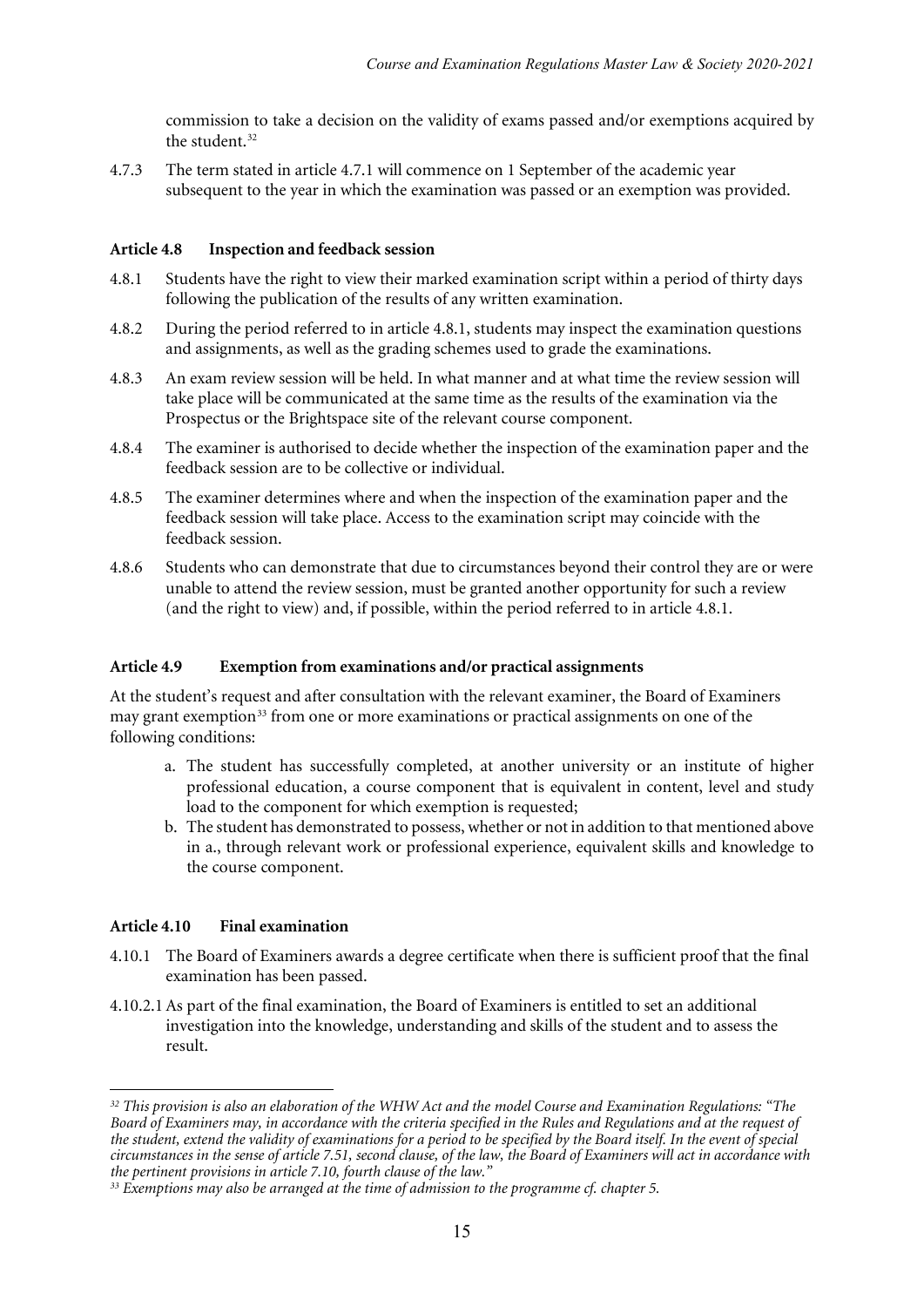- 4.10.2.2 The investigation covers in any case the assessment of the exam commission on the validity of passed examinations and acquired exemptions as referred to in article 4.7.1.
- 4.10.3 The degree is only conferred once the Executive Board has declared that all procedural requirements (including the requirement to pay tuition fees) have been met. One degree certificate is awarded for each programme. It is recorded on the diploma that the programme or specialisation has been delivered by Leiden University.
- 4.10.4 Pursuant to the regulations referred to in section 7.11 (3) of the Act, a student who is entitled to graduate may request the Board of Examiners to postpone graduation.<sup>[34](#page-15-0)</sup>
- 4.10.5 This request must be submitted within five working days of the student receiving his or her examination results. In the request the student must state when he or she wishes to receive the degree certificate.
- 4.10.6 The Board of Examiners will approve the request if the student has not been enrolled in the programme for longer than three academic years. In exceptional cases, the Board of Examiners may decide to act otherwise.
- 4.10.7 A diploma supplement in Dutch and/or English complying with the European standard format, including the grading table applicable for the degree programme, is attached to the degree certificate. The certificate also includes a Latin certificate.

#### **Article 4.11 The degree**

- 4.11.1 Students who have successfully passed the final examination of the programme are awarded the degree title of Master of Science (MSc).
- 4.11.2 The degree certificate specifies which degree has been awarded.

#### **Article 4.12 Degree classification**

- 4.12.1 The student is awarded a degree classification for the final examination.
- 4.12.2 The degree classification is determined on the basis of the weighted average of all (course) examinations that belong to the final examination, with the exception of the (course) examinations/components for which an exemption was granted and course components for which the student only obtained a proof of attendance.
- 4.12.3 The weighted average of all grades is determined by multiplying the number of study credits (EC) of each course component by the grade awarded for this component, then adding these up, and finally dividing the result by the total number of study credits obtained.
- 4.12.4 Without prejudice to that contained in article 4.12.6 and article 4.12.7, the designation 'cum laude' will be added on the certificate and on the diploma if the following conditions have been met:
	- the weighted average of all course components is 8.0 or higher;
	- a minimum grade of 8.0 was achieved for the thesis;
	- the examination was passed within the nominal duration of study  $+1$  year, and;
	- no more than 20 ECTS in exemptions was granted.

The Board of Examiners sets corresponding conditions for part-time programmes, proportionate to the nominal duration of the study programme.

<sup>1</sup> *<sup>34</sup> Leiden University Regulations on postponing graduation:* 

<span id="page-15-0"></span>*[https://www.organisatiegids.universiteitleiden.nl/en/regulations/general/regulations-on-postponing-graduation.](https://www.organisatiegids.universiteitleiden.nl/en/regulations/general/regulations-on-postponing-graduation)*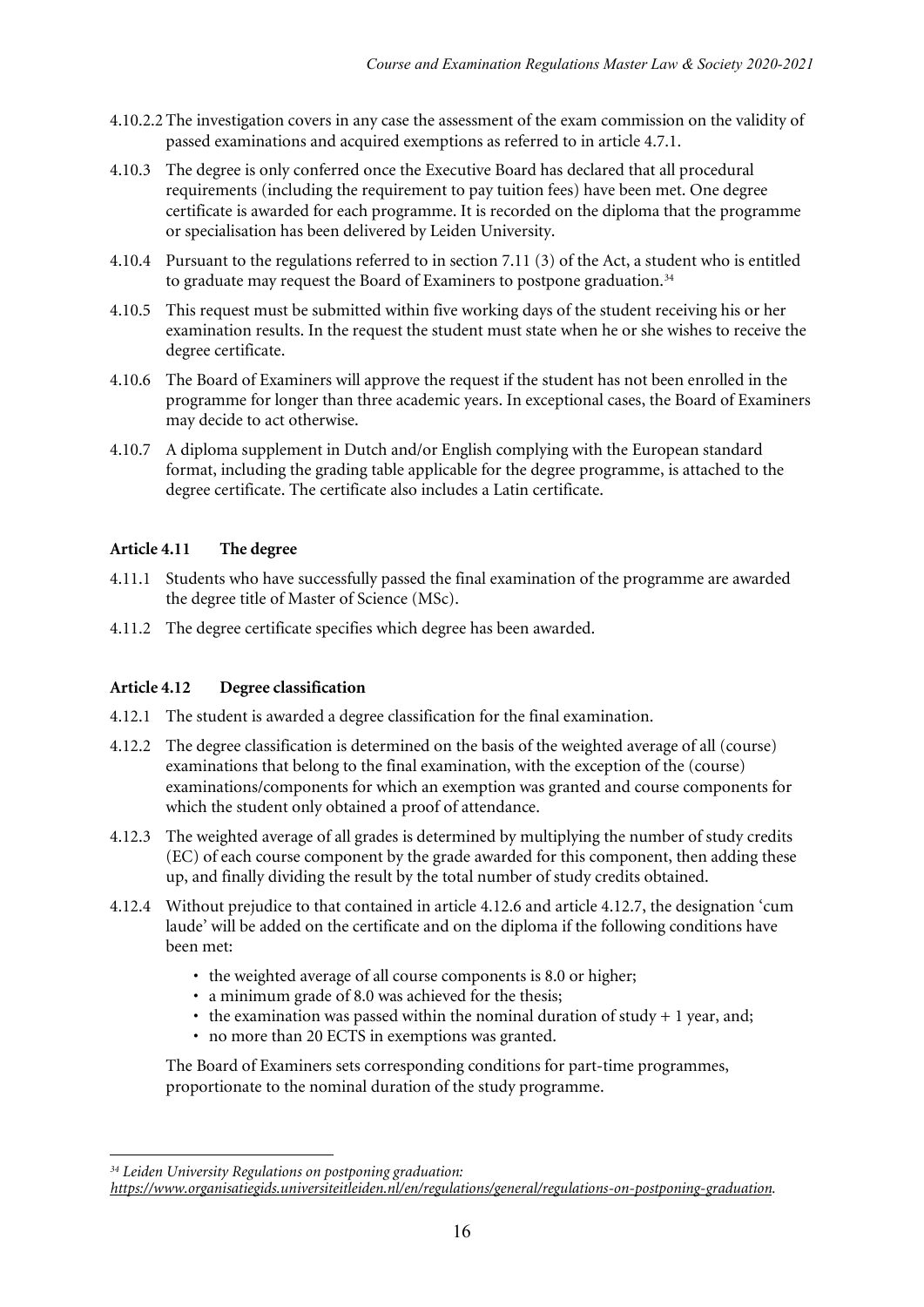- 4.12.5 Without prejudice to that contained in article 4.12.6 and article 4.12.7, the designation 'summa cum laude' will be added on the certificate and on the diploma if the following conditions have been met:
	- the weighted average of all course components is a 9.0 or higher;
	- a minimum grade of 9.0 was achieved for the thesis;
	- the examination was passed within the nominal duration of study, and;
	- no more than 20 ECTS in exemptions was granted.

The Board of Examiners sets corresponding conditions for part-time programmes, proportionate to the nominal duration of the study programme.

- 4.12.6 The Board of Examiners may also decide to award a distinction in other, exceptional cases, on the condition that the weighted average mark does not differ by more than 0.5 from the grades stipulated in the fourth and in the fifth paragraphs above. Examples include such aspects as the development of the student throughout his study programme, possible exceptional performances on the part of the student in completing the final assignment or thesis, or other relevant exceptional circumstances.
- 4.12.7 If the student has been subject to disciplinary measures as a result of irregularity, fraud or plagiarism, he or she will not be awarded a distinction.<sup>[35](#page-16-0)</sup>

#### **Article 4.13 Further education**

The degree awarded grants the holder access to a PhD programme.

<span id="page-16-0"></span><sup>1</sup> *<sup>35</sup> A note will be made in the student's digital file of any occurrence of fraud or other disciplinary measures pursuant to article 4.5 and the 'Examination Rules and Regulations Master's Programmes Leiden Law School' of the Board of Examiners.*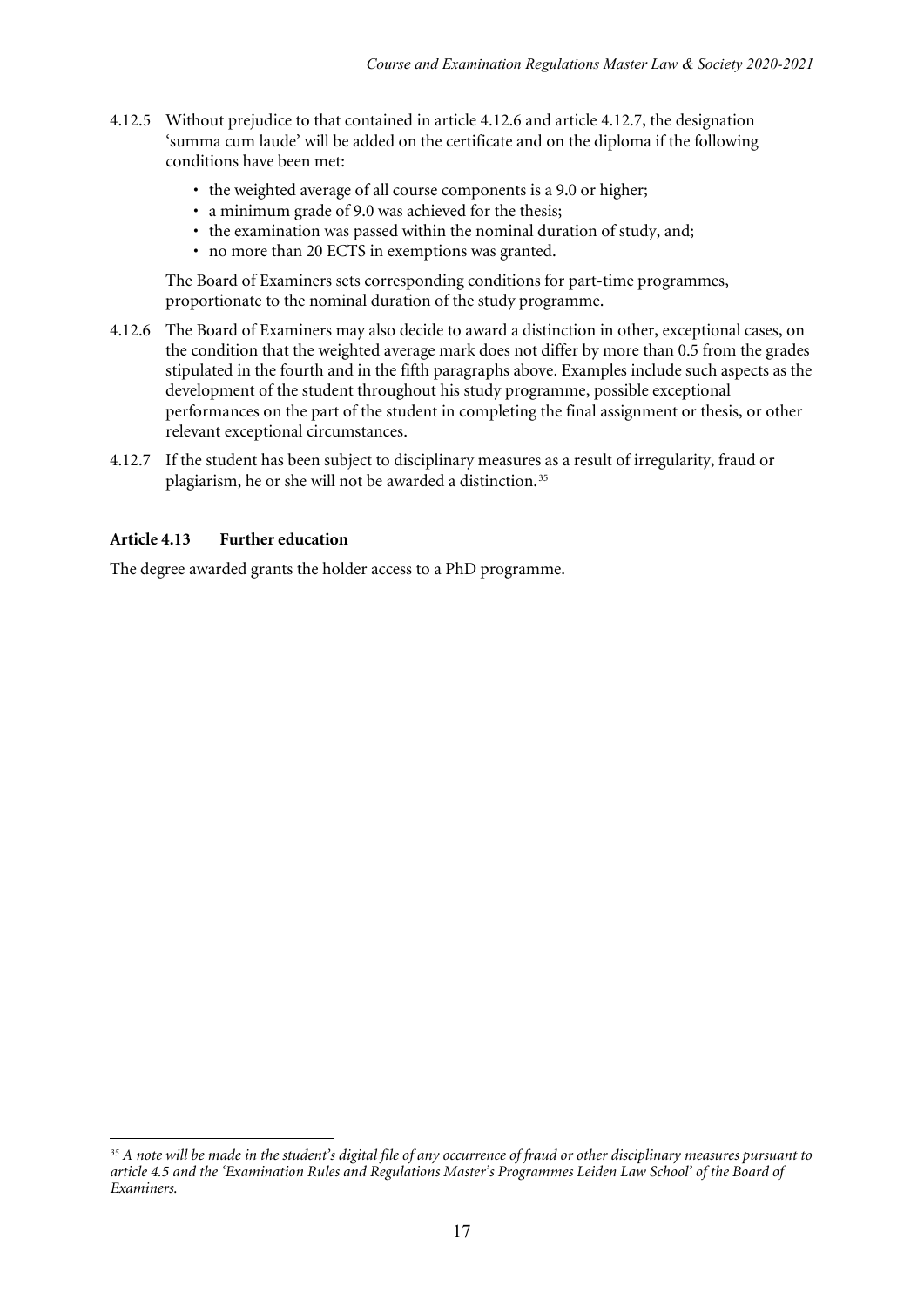### **Chapter 5 – Admission to the programme**

*Editorial comment: the admission requirements 2020-2021 are included under article 5.0 (…) The requirements for admission in academic year 2021-2022 are included under article 5.1 (…)*

#### *Article 5.0 Admission to the academic year 2020-2021*

#### *Article 5.0-5.1 Confirmation of Admission*

- *5.0-5.1.1 A confirmation of admission can be issued by the Faculty Board if the student fulfils the entry requirements specified in articles 5.2 in so far as the maximum number of enrolled students as determined for the programme by the Executive Board of Leiden University is not exceeded.*
- *5.0-5.1.2 The confirmation of admission must be applied for according to the rules set out in the Regulations for Admission to the Master's programmes.[36](#page-17-0)*

#### *Article 5.2 Admission requirements*

- *5.0-5.2.1 Pursuant to section 7.30b, first paragraph, of the Act holders of one of the following degrees are eligible for admission to the programme:*
	- *a bachelor's degree from a recognised research university in law (LL.B.) or social sciences (BSc political sciences, public administration, sociology, cultural anthropology and development sociology or general social sciences) or*
	- *a bachelor's degree from a recognized research university in a multidisciplinary programme which includes courses in both law and social sciences subjects (i.e. some programmes in Liberal Arts and Sciences; the Politics, Psychology, Law and Economics programme of the University of Amsterdam; Urban Studies; International Studies, etc.).*
- *5.0-5.2.2 The Board of Admissions may, on request, grant admission to the programme to persons who do not meet the requirements specified in article 5.2.1 but who can demonstrate to the satisfaction of the Board of Admissions that they possess an equal level of knowledge, understanding and skills as the holders of a degree specified in article 5.2.1, possibly under conditions to be further determined, without prejudice to the requirements in article 5.2.4.*
- *5.0-5.2.3 Applicants must be sufficiently proficient in the language of instruction of the programme, as per the language requirements set by the Law School - the required level for English is 7.0 IELTS, Toefl internet 100 or Cambridge English C2 Proficiency evidenced by an appropriate test, under the condition of minimum band scores of 6.0 IELTS or 20 Toefl Internet for all sub-sections. For the writing sub-section, a minimum band score of 6.5 IELTS or 24 Toefl Internet is required. The language requirement does not apply if:*
	- *applicant's education has been completed in Canada (except French-taught programmes in Canada), USA, UK, Ireland, New Zealand or Australia, or*
	- *applicant holds an International Baccalaureate.*
	- *applicant has completed Dutch vwo level English or a bachelor's degree programme taught in English at a Dutch research university.*

<span id="page-17-0"></span><sup>1</sup> *<sup>36</sup> The Regulations for Admission to Master's Programmes of Leiden University can be found on the following website: [https://www.organisatiegids.universiteitleiden.nl/en/regulations/general/regulations-for-admission-to-master](https://www.organisatiegids.universiteitleiden.nl/en/regulations/general/regulations-for-admission-to-master-programmes)[programmes.](https://www.organisatiegids.universiteitleiden.nl/en/regulations/general/regulations-for-admission-to-master-programmes)*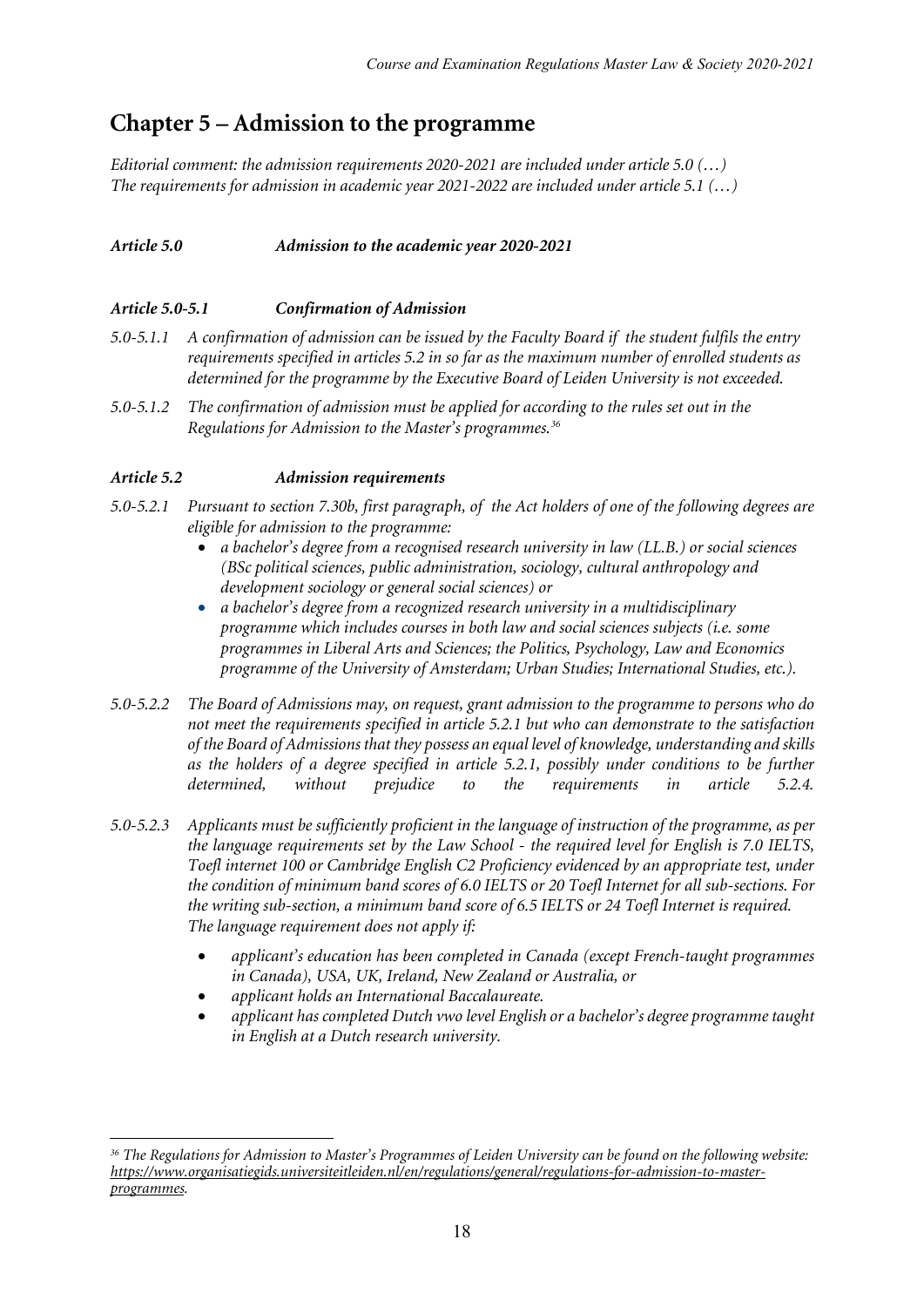- *5.0-5.2.4 In addition to the requirements stipulated in article 5.2.1, 5.2.2 and 5.2.3 the following qualitative requirements apply to the programme, in accordance with article 7.30b, second paragraph, of the Act.*
	- *a. Requests for admission to the programme have to be submitted before the deadline determined in the Regulation for Admissions.*
	- *b. Requests for admission have to be accompanied by:*
		- *a full transcript of the results obtained during the bachelor's programme; this transcript should contain the following information about all courses of the bachelor's programme: name, number of credits, grade, date the course was passed and, if applicable, information about earlier, unsuccessful attempts to pass this course;*
		- *a CV with information about prior education and extracurricular activities, in particular those which demonstrate an interest in the field of Law and Society, a broad, international outlook and/or communication skills;*
		- *a motivation letter in which the applicant explains why he or she is interested in this programme and elaborates on his or her plans for the future and the part the programme would play in these plans;*

• *an essay in English on a subject concerning Law and Society of 800-1000 words.*

*c. The Board of Admissions evaluates and ranks the requests for admission. Only requests which are submitted before the deadline will be included in the ranking.*

*d. The Board of Admissions ranks the requests for admission by evaluating:*

- *the academic record of the applicants (GPA, grade for the bachelor's thesis, grades for interdisciplinary courses and/or courses pertaining to the field of Law & Society, amount of time needed to complete the bachelor's programme);*
- *the interest in Law and Society of the applicants, on the basis of electives or courses taken during the bachelor's programme and/or extracurricular activities, the motivation letter and the quality of the essay (content);*
- *the (international) outlook and communication skills of the applicants, on the basis of electives chosen during the bachelor's programme and/or extra-curricular activities, the motivation letter and the quality of the essay (structure, language use, writing style).*

*These aspects will be evaluated in conjunction with one another.*

- *e. In case of a large number of applications (more than two requests for admission for each place) the Board of Admissions will rank eligible requests for admission in two stages, evaluating first: the academic record, the interest in Law & Society, a broad, international outlook and communication skills, based on the transcript, CV and motivation letter. Subsequently, requests for admissions of the applicants with the highest scores for academic record and CV will be ranked on the basis of the essay.*
- *f. The Board of the Faculty of Law will grant the requests for admission in the order of the ranking which has been determined by the Board of Admissions as mentioned sub c.*

*Article 5.3 and 5.4 [Not applicable]*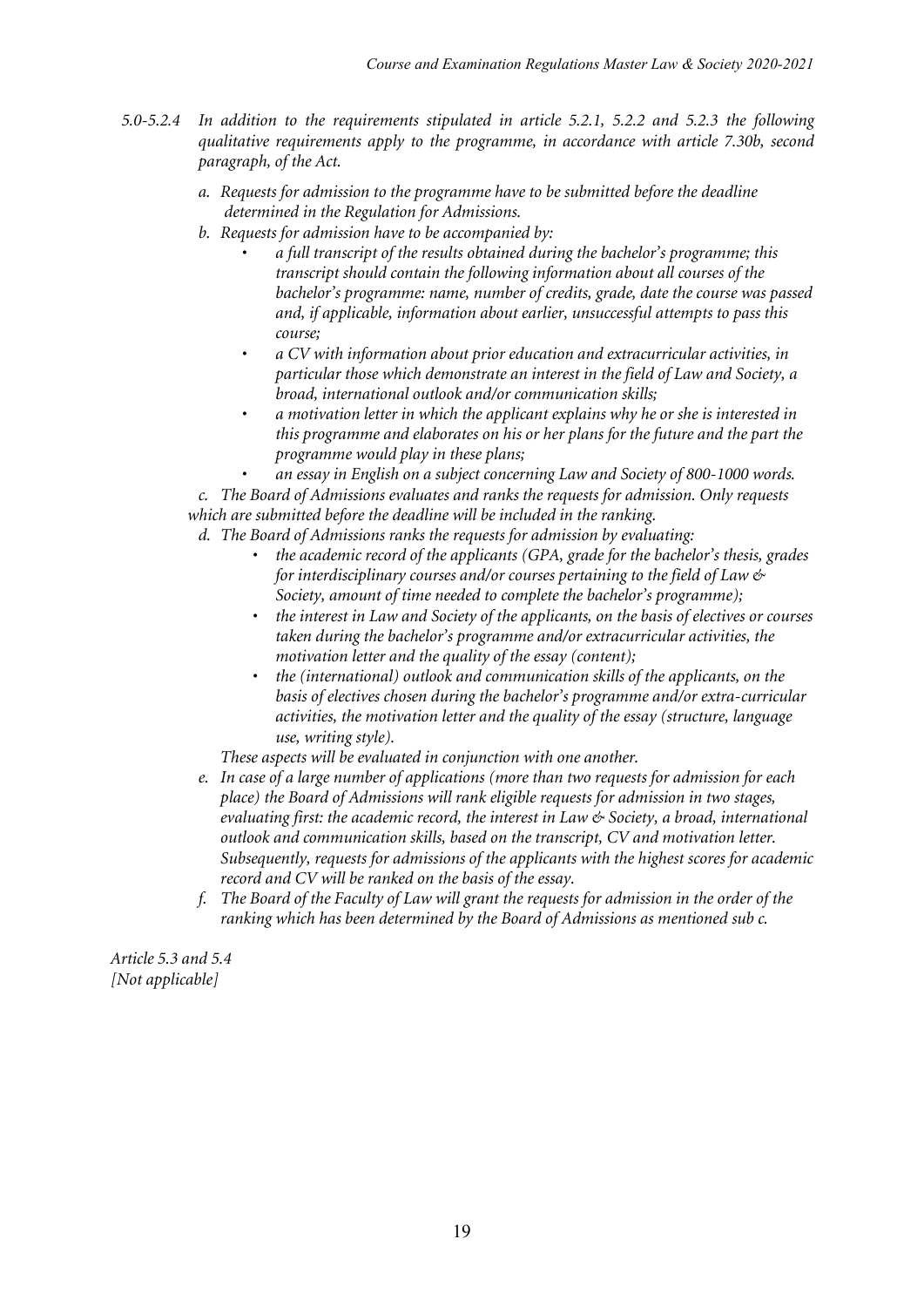#### **Admission to the academic year 2021-2022**

#### **Article 5.1 Confirmation of Admission**

- 5.1.1 A confirmation of admission can be issued by the Faculty Board if the student fulfils the entry requirements specified in articles 5.2 in so far as the maximum number of enrolled students as determined for the programme by the Executive Board of Leiden University is not exceeded.
- 5.1.2 The confirmation of admission must be applied for according to the rules set out in the Regulations for Admission to the Master's programmes.<sup>[37](#page-19-0)</sup>

#### **Article 5.2 Admission requirements**

- 5.2.1 Pursuant to section 7.30b, first paragraph, of the Act holders of one of the following degrees are eligible for admission to the programme:
	- a bachelor's degree from a recognised research university in law (LL.B.) or social sciences (BSc political sciences, public administration, sociology, cultural anthropology and development sociology or general social sciences) or
	- a bachelor's degree from a recognized research university in a multidisciplinary programme which includes courses in both law and social sciences subjects (i.e. some programmes in Liberal Arts and Sciences; the Politics, Psychology, Law and Economics programme of the University of Amsterdam; Urban Studies; International Studies, etc.).
- 5.2.2 The Board of Admissions may, on request, grant admission to the programme to persons who do not meet the requirements specified in article 5.2.1 but who can demonstrate to the satisfaction of the Board of Admissions that they possess an equal level of knowledge, understanding and skills as the holders of a degree specified in article 5.2.1, possibly under conditions to be further determined, without prejudice to the requirements in article 5.2.4.
- 5.2.3 Applicants must be sufficiently proficient in the language of instruction of the programme, as per the language requirements set by the Law School - the required level for English is 7.0 IELTS, Toefl internet 100 or Cambridge English C2 Proficiency evidenced by an appropriate test, under the condition of minimum band scores of 6.0 IELTS or 20 Toefl Internet for all sub-sections. For the writing sub-section, a minimum band score of 6.5 IELTS or 24 Toefl Internet is required. The language requirement does not apply if:
	- applicant's education has been completed in Canada (except French-taught programmes in Canada), USA, UK, Ireland, New Zealand or Australia, or
	- applicant holds an International Baccalaureate.
	- applicant has completed Dutch vwo level English or a bachelor's degree programme taught in English at a Dutch research university.
- 5.2.4 In addition to the requirements stipulated in article 5.2.1, 5.2.2 and 5.2.3 the following qualitative requirements apply to the programme, in accordance with article 7.30b, second paragraph, of the Act.
	- b. Requests for admission to the programme have to be submitted before the deadline determined in the Regulation for Admissions.
	- b. Requests for admission have to be accompanied by:

<span id="page-19-0"></span><sup>1</sup> *<sup>37</sup> The Regulations for Admission to Master's Programmes of Leiden University can be found on the following website: [https://www.organisatiegids.universiteitleiden.nl/en/regulations/general/regulations-for-admission-to-master](https://www.organisatiegids.universiteitleiden.nl/en/regulations/general/regulations-for-admission-to-master-programmes)[programmes.](https://www.organisatiegids.universiteitleiden.nl/en/regulations/general/regulations-for-admission-to-master-programmes)*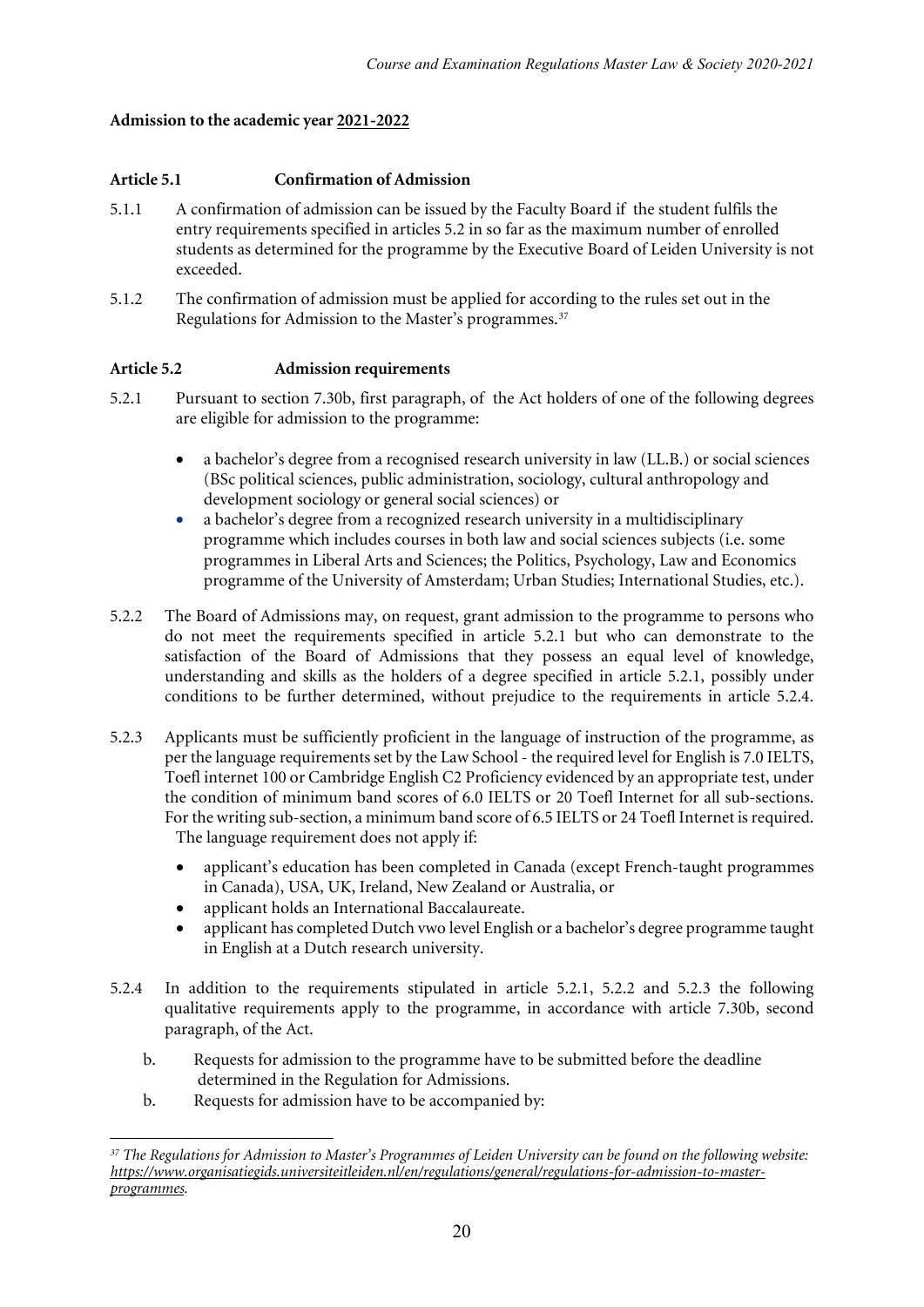- a full transcript of the results obtained during the bachelor's programme; this transcript should contain the following information about all courses of the bachelor's programme: name, number of credits, grade, date the course was passed and, if applicable, information about earlier, unsuccessful attempts to pass this course;
- a CV with information about prior education and extracurricular activities, in particular those which demonstrate an interest in the field of Law and Society, a broad, international outlook and/or communication skills;
- a motivation letter in which the applicant explains why he or she is interested in this programme and elaborates on his or her plans for the future and the part the programme would play in these plans;
- an essay in English on a subject concerning Law and Society of 800-1000 words.
- c. The Board of Admissions evaluates and ranks the requests for admission. Only requests which are submitted before the deadline will be included in the ranking.
- d. The Board of Admissions ranks the requests for admission by evaluating:
	- the academic record of the applicants (GPA, grade for the bachelor's thesis, grades for interdisciplinary courses and/or courses pertaining to the field of Law & Society, amount of time needed to complete the bachelor's programme);
	- the interest in Law and Society of the applicants, on the basis of electives or courses taken during the bachelor's programme and/or extracurricular activities, the motivation letter and the quality of the essay (content);
	- the (international) outlook and communication skills of the applicants, on the basis of electives chosen during the bachelor's programme and/or extracurricular activities, the motivation letter and the quality of the essay (structure, language use, writing style).

These aspects will be evaluated in conjunction with one another.

- e. In case of a large number of applications (more than two requests for admission for each place) the Board of Admissions will rank eligible requests for admission in two stages, evaluating first: the academic record, the interest in Law & Society, a broad, international outlook and communication skills, based on the transcript, CV and motivation letter. Subsequently, requests for admissions of the applicants with the highest scores for academic record and CV will be ranked on the basis of the essay.
- f. The Board of the Faculty of Law will grant the requests for admission in the order of the ranking which has been determined by the Board of Admissions as mentioned sub c.

### **Article 5.3 and 5.4**

*Not applicable*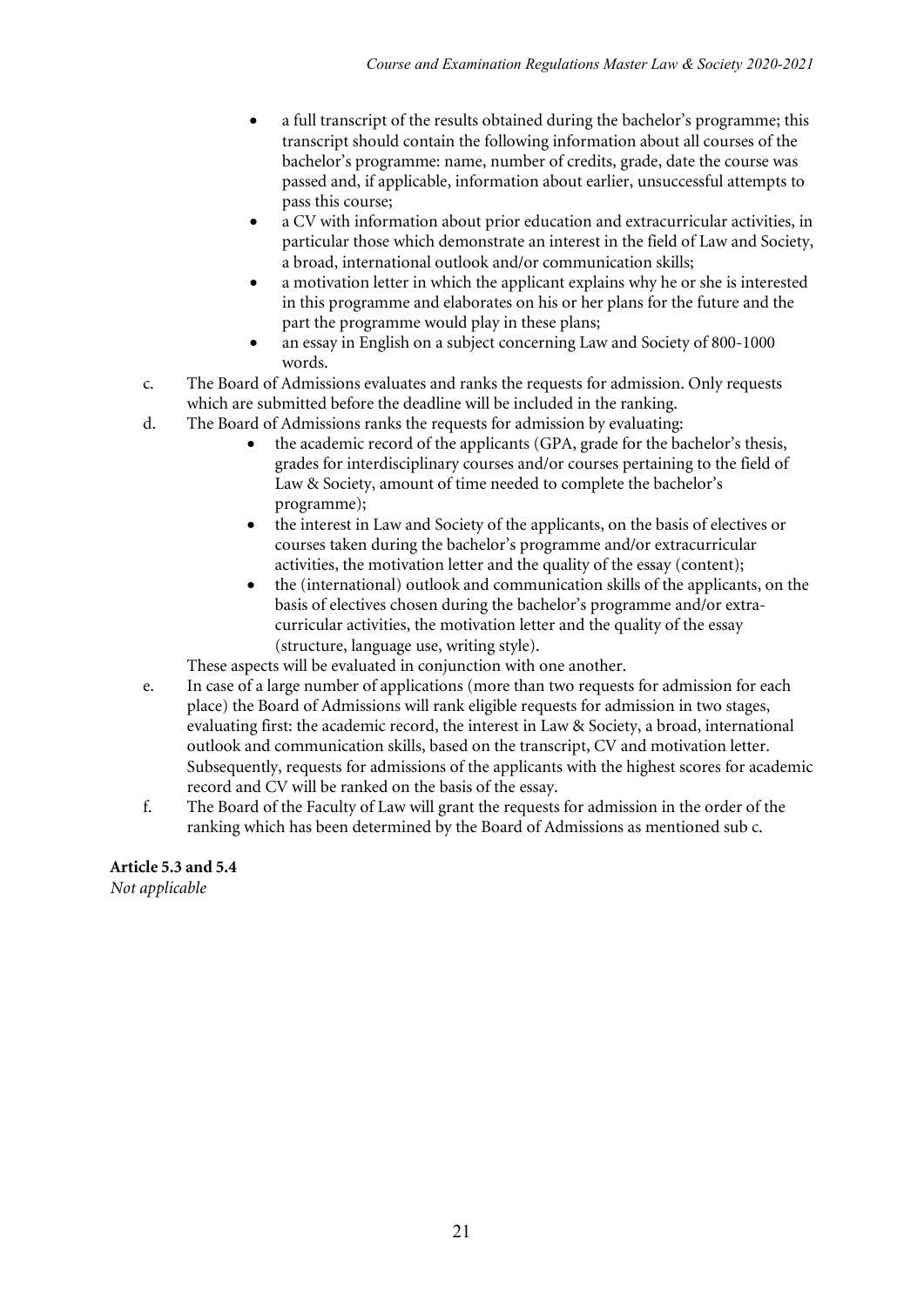# **Chapter 6 – Student counselling and study advice**

#### **Article 6.1 Study progress administration**

- 6.1.1 The Faculty Board<sup>[38](#page-21-0)</sup> keeps records of individual student results.
- 6.1.2 Students may inspect their results in the student progress system at any time.<sup>[39](#page-21-1)</sup>

#### **Article 6.2 Introduction and student counselling**

The department is responsible for an introduction to the programme and for student counselling.

#### **Article 6.3 Supervision of the master's thesis**

- 6.3.1 Together with the first reader/supervisor, the student draws up a plan for the thesis as referred to in article 3.3.2. This plan is based on the study load set for this particular course component in the Prospectus.
- 6.3.2 The planning referred to in article 6.3.1 includes details on the manner and frequency of thesis supervision.

#### **Article 6.4 Top-level sports**

Students who engage in top-level sports at a professional level are offered the opportunity to adjust their study programme to their sporting activities as much as possible (that is as reasonably practicable). The programme follows the guidelines drawn up by the university's Executive Board to determine who belongs to this category.[40](#page-21-2)

#### **Article 6.5 Disability or chronic medical condition**

Students suffering from a disability or a chronic illness are offered the opportunity to adjust their study programmes to compensate for any limitations, as reasonably practicable. These adjustments will be made as much as possible in accordance with the limitations resulting from their disability or illness but may not affect the quality of level of difficulty of a course unit or the examination programme.<sup>[41](#page-21-3)</sup>

#### **Article 6.6 Study and internships abroad**

For students who as a result of a stay abroad or internship which was approved of by the Board of Examiners may suffer from a demonstrable delay in their studies, measures - as far as reasonably practicable - will be taken to limit the delay.

<sup>1</sup> *<sup>38</sup> This means: The student administration centre ("OIC").*

<span id="page-21-1"></span><span id="page-21-0"></span>*<sup>39</sup> Via uSis students can see their study results throughout the whole year. If necessary a print can be provided at the request of the faculty or the student.*

<span id="page-21-2"></span>*<sup>40</sup> These adjustments will be made as much as possible in accordance with the limitations resulting from the professional sport but may not affect the quality of level of difficulty of a course unit or the examination programme.*

<span id="page-21-3"></span>*<sup>41</sup> See the website: [https://www.organisatiegids.universiteitleiden.nl/en/regulations/general/protocol-studying](https://www.organisatiegids.universiteitleiden.nl/en/regulations/general/protocol-studying-with-a-disability)[with-a-disability.](https://www.organisatiegids.universiteitleiden.nl/en/regulations/general/protocol-studying-with-a-disability)*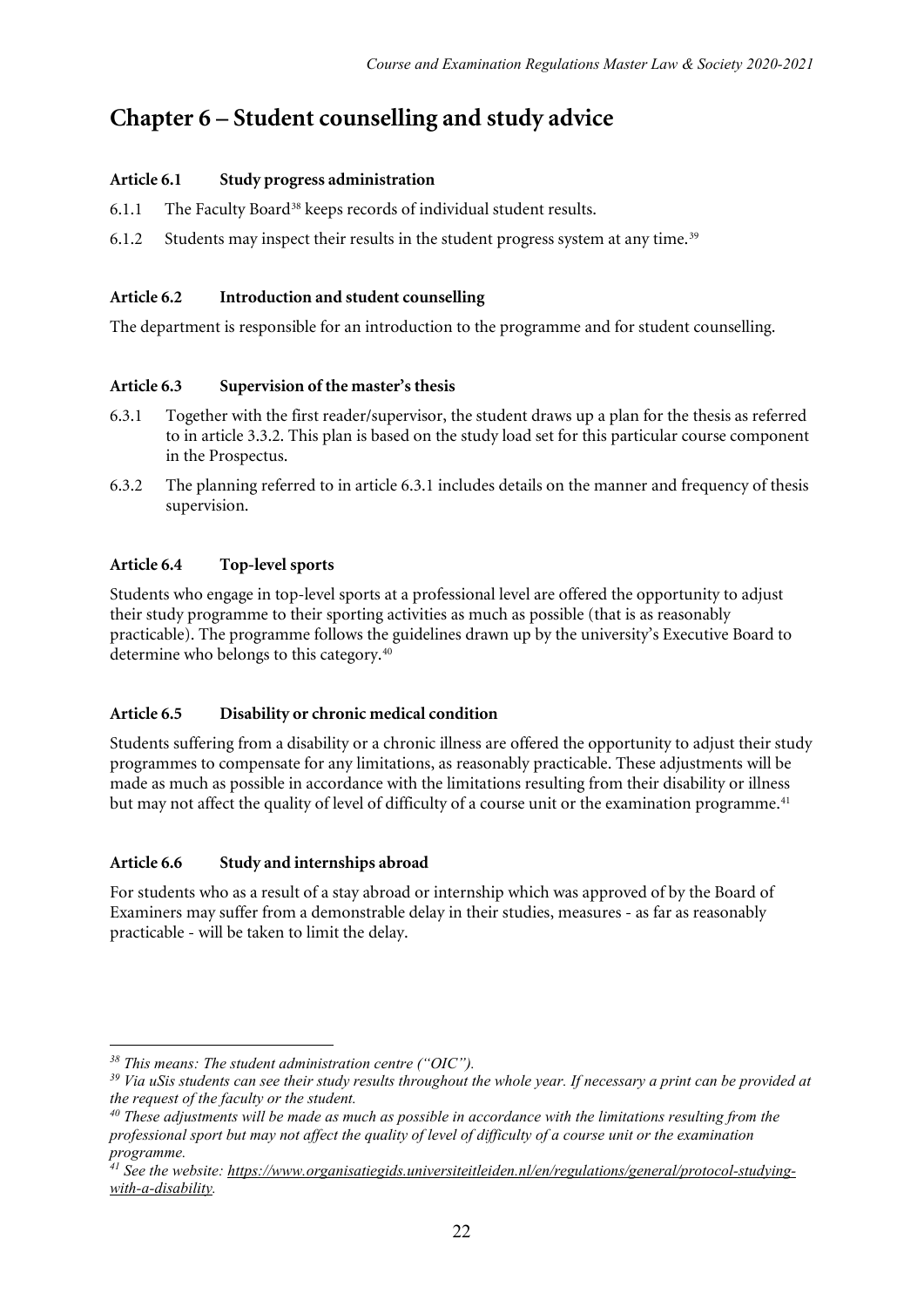# **Chapter 7 – Evaluation of the programme**

#### **Article 7.1 Evaluation of the programme**

The programme is evaluated, among other ways, through:

- the annual course evaluations of the master course components;<br>• student panel discussions:
- student panel discussions;
- the annual evaluations of lecturing staff and the corresponding annual teaching prize (the JSVO teaching prizes, the so-called vote for the best lecturer);
- the programme exit-survey completed by students who have newly graduated;
- the alumni-survey completed by graduates;
- the annual programme reports;
- *in the context of accreditation:* by noting critical points of self-reflection, the mid-term review and the institutional review;
- ad hoc (project) evaluations carried out by Faculty Board.